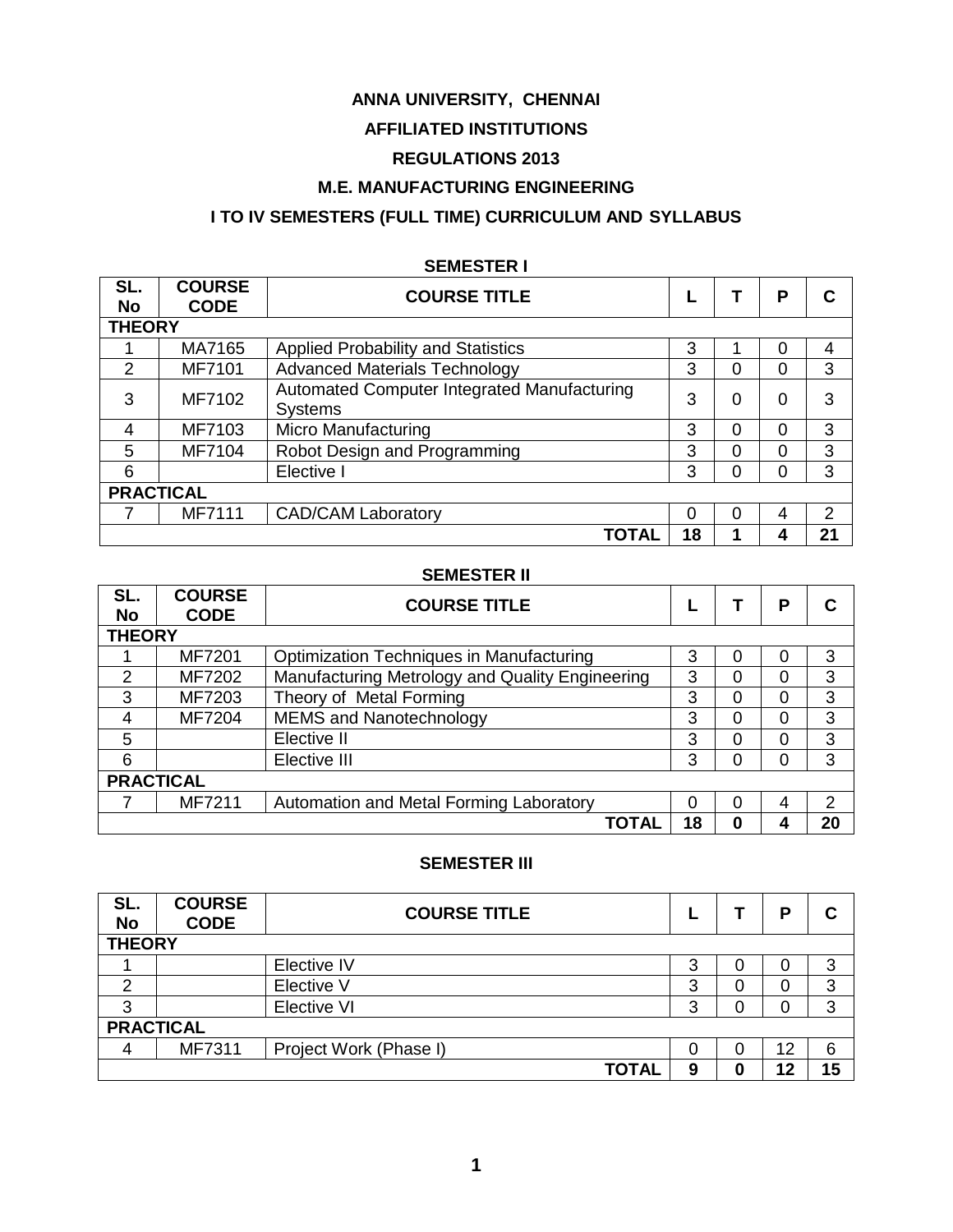### **SEMESTER IV**

| SL.<br><b>No</b> | <b>COURSE</b><br><b>CODE</b> | <b>COURSE TITLE</b>     |  |    |                    |
|------------------|------------------------------|-------------------------|--|----|--------------------|
| <b>PRACTICAL</b> |                              |                         |  |    |                    |
|                  | MF7411                       | Project Work (Phase II) |  | 24 | $\Lambda$ $\Omega$ |
|                  |                              | <b>TOTAL</b>            |  | 24 | 12                 |

## **TOTAL CREDITS TO BE EARNED FOR THE AWARD OF THE DEGREE = 68**

# **LIST OF ELECTIVES FOR M.E. MANUFACTURING ENGINEERING**

# **SEMESTER I (Elective I)**

| SL.<br><b>NO</b> | <b>COURSE</b><br><b>CODE</b> | <b>COURSE TITLE</b>                      |   |   | C |
|------------------|------------------------------|------------------------------------------|---|---|---|
| 1.               | <b>MF7001</b>                | <b>Fluid Power Automation</b>            | 3 | 0 | 3 |
| 2.               | MF7002                       | Design for Manufacture and Assembly      | 3 | 0 | 3 |
| 3.               | MF7003                       | Advances in Casting and Welding          | 3 | 0 | 3 |
| 4.               | <b>MF7004</b>                | <b>Metal Cutting Theory and Practice</b> | 3 | 0 | 3 |

# **SEMESTER II (Elective II & III)**

| SL.<br><b>NO</b> | <b>COURSE</b><br><b>CODE</b> | <b>COURSE TITLE</b>                                                        |   |   | P | C |
|------------------|------------------------------|----------------------------------------------------------------------------|---|---|---|---|
| 1.               | MF7005                       | Finite<br>Element<br><b>Methods</b><br>Manufacturing<br>for<br>Engineering | 3 |   | 0 | 4 |
| 2.               | MF7006                       | <b>Materials Management</b>                                                | 3 | 0 | 0 | 3 |
| 3.               | MF7007                       | <b>Industrial Ergonomics</b>                                               | 3 | 0 | 0 | 3 |
| 4.               | <b>MF7008</b>                | Polymers and Composite Materials                                           | 3 | 0 | 0 | 3 |
| 5.               | MF7009                       | <b>Non-Destructive Evaluation</b>                                          | 3 | 0 | 0 | 3 |
| 6.               | MF7010                       | Lean Manufacturing                                                         | 3 | 0 | 0 | 3 |
| 7.               | MF7011                       | <b>Quality and Reliability Engineering</b>                                 | 3 | 0 | 0 | 3 |

# **SEMESTER III (Elective IV, V & VI)**

| SL.<br><b>NO</b> | <b>COURSE</b><br><b>CODE</b> | <b>COURSE TITLE</b>                               | ь |   | Ρ | C |
|------------------|------------------------------|---------------------------------------------------|---|---|---|---|
| 1.               | MF7012                       | <b>Computer Aided Product Design</b>              | 3 | 0 | 0 | 3 |
| 2.               | MF7013                       | <b>Financial Management</b>                       | 3 | 0 | 0 | 3 |
| 3.               | MF7014                       | <b>Manufacturing Management</b>                   | 3 | 0 | 0 | 3 |
| 4.               | MF7015                       | <b>Research Methodology</b>                       | 3 | 0 | 0 | 3 |
| 5.               | MF7016                       | Nanotechnology                                    | 3 | 0 | 0 | 3 |
| 6.               | <b>MF7017</b>                | Materials Testing and Characterization Techniques | 3 | 0 | 0 | 3 |
| 7.               | <b>MF7018</b>                | <b>Mechatronics</b>                               | 3 | 0 | 0 | З |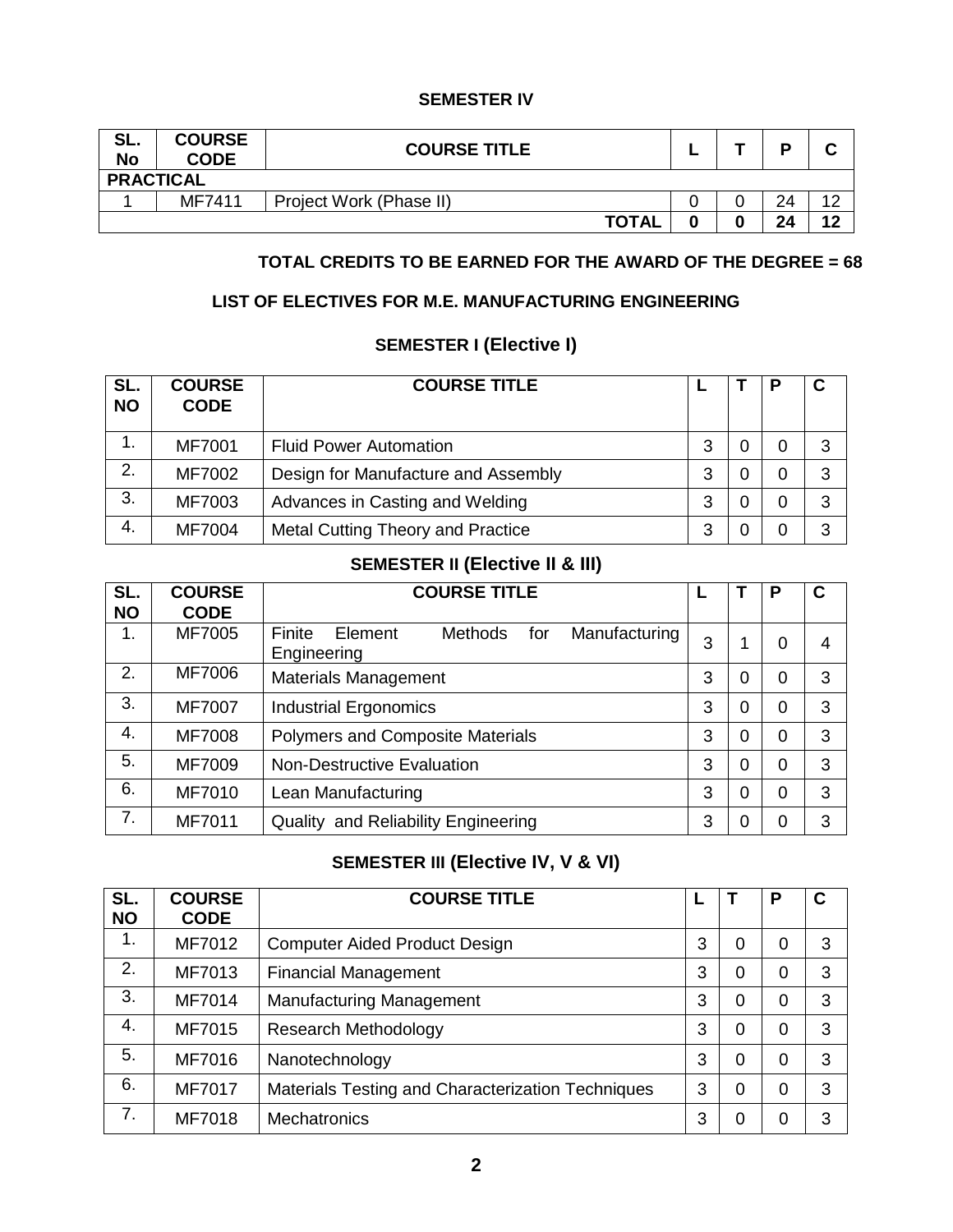#### **MA7165 APPLIED PROBABILITY AND STATISTICS L T P C**

#### **AIM:**

To introduce the concepts of probability, sampling techniques, estimation to the students.

### **OBJECTIVE:**

 To train the students so that they will be able to design experiments and use these concepts for research.

### **UNIT I PROBABILITY THEORY 13**

Random variables – probability density and distribution functions-moment generating and characteristic functions – Binomial, Poisson, Normal distributions and their applications.

### **UNIT II SAMPLING THEORY 13**

Sampling distributions – Standard error – t, F, Chi square distributions – applications.

### **UNIT III ESTIMATION THEORY 6**

Interval estimation for population mean, standard deviation, difference in means, preparation ratio of standard deviations and variances.

### **UNIT IV TESTING OF HYPOTHESIS AND ANOVA 8**

Hypothesis testing – Small samples – Tests concerning proportion, means, standard deviations – Tests based on chi square – and Redistribution - test One, two factor models-Design of experiments.

# **UNIT V ANOVA 5**

Design of experiments – One, Two factor Models

### **REFERENCES:**

- 1. Levin and Rubin, Statistics for Management, Pearson Education India, 2011
- 2. John. E. Freunds, "Mathematical statistics with applications", Pierson Education India, 2011
- 3. Gupta and Kapoor, Fundamentals of Applied Statistics, Sultanchand, 2006.
- 4. Hooda, Statistics for Business and Economics, Macmillan India, 2001

#### **MF7101 ADVANCED MATERIALS TECHNOLOGY L T P C 3 0 0 3**

#### **AIM:**

To impart knowledge on the advanced concepts of material technology

### **OBJECTIVES:**

- To make the students to understand on elastic, plastic and fractured behaviour of engineering materials.
- To train the students in selection of metallic and non-metallic materials for the various engineering applications.

### **UNIT I ELASTIC AND PLASTIC BEHAVIOR 10**

Elasticity in metals and polymers Anelastic and visco-elastic behaviour – Mechanism of plastic deformation and non metallic shear strength of perfect and real crystals – Strengthening mechanisms, work hardening, solid solutioning, grain boundary strengthening, poly phase mixture, precipitation, particle, fibre and dispersion strengthening. Effect of temperature, strain and strain rate on plastic behaviour – Super plasticity – Deformation of non crystalline materials.

# **T = 15, TOTAL: 60 PERIODS**

# **3 1 0 4**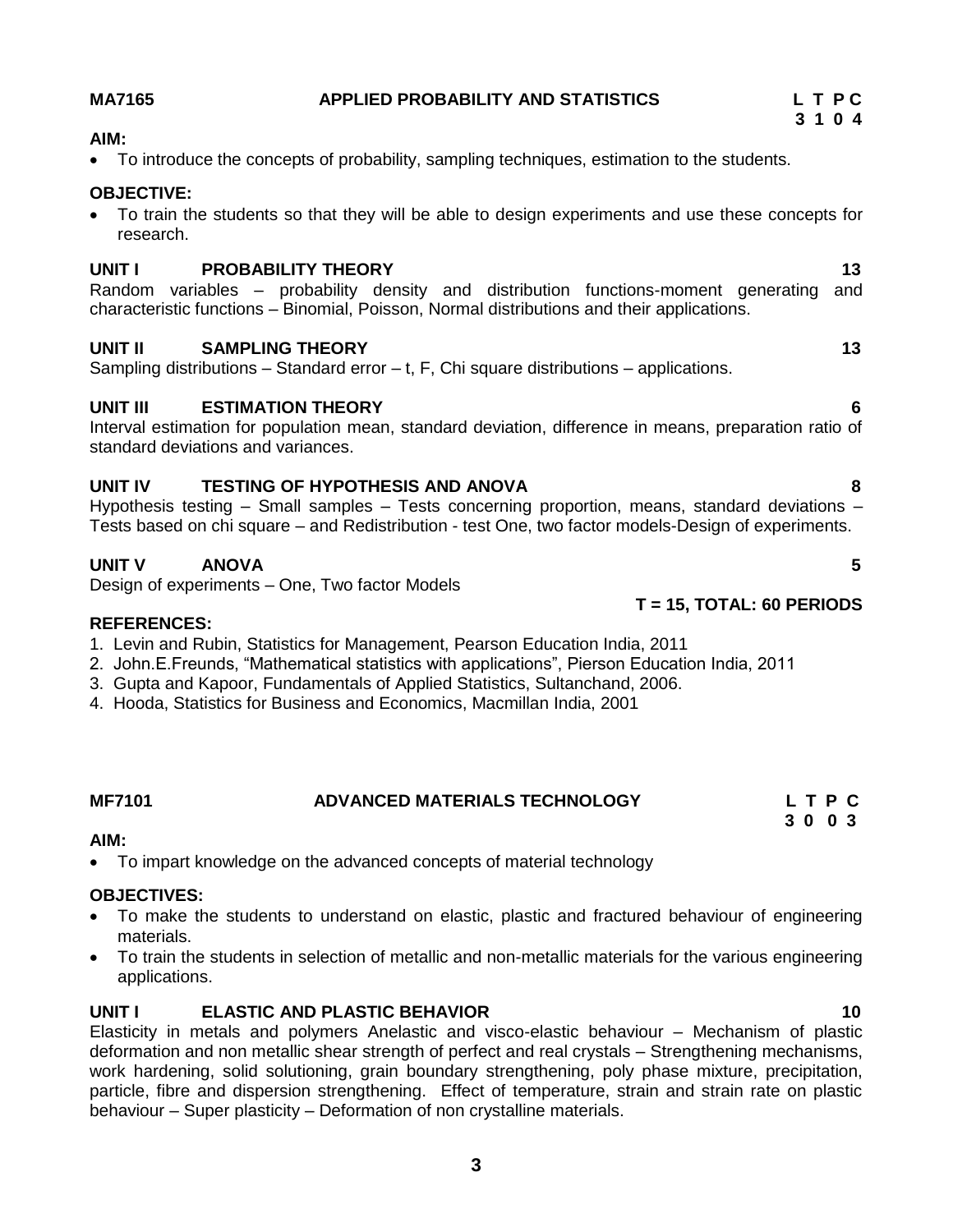# **UNIT II FRACTURE BEHAVIOUR 10**

Griffith's theory, stress intensity factor and fracture toughness – Toughening mechanisms – Ductile, brittle transition in steel – High temperature fracture, creep – Larson Miller parameter – Deformation and fracture mechanism maps – Fatigue, low and high cycle fatigue test, crack initiation and propagation mechanisms and Paris law. Effect of surface and metallurgical parameters on fatigue – Fracture of non metallic materials – Failure analysis, sources of failure, procedure of failure analysis.

### **UNIT III SELECTION OF MATERIALS 10**

Motivation for selection, cost basis and service requirements – Selection for mechanical properties, strength, toughness, fatigue and creep – Selection for surface durability corrosion and wear resistance – Relationship between materials selection and processing – Case studies in materials selection with relevance to aero, auto, marine, machinery and nuclear applications – Computer aided materials selection.

#### **UNIT IV MODERN METALLIC MATERIALS 8**

Dual phase steels, High strength low alloy (HSLA) steel, Transformation induced plasticity (TRIP) Steel, Maraging steel, Nitrogen steel – Intermetallics, Ni and Ti aluminides – smart materials, shape memory alloys – Metallic glass and nano crystalline materials.

#### **UNIT V NON METALLIC MATERIALS 7**

Polymeric materials – Formation of polymer structure – Production techniques of fibers, foams, adhesives and coating – structure, properties and applications of engineering polymers – Advanced structural ceramics, WC, TIC, TaC,  $Al_2O3$ , SiC,  $Si_3N_4$  CBN and diamond – properties, processing and applications.

#### **REFERENCES:**

- 1. Ashby M.F., Material Selection in Mechanical Design, 3<sup>rd</sup> Edition, Butter Worth 2005.
- 2. ASM Hand book, Vol.11, Failure Analysis and Prevention,  $(10<sup>th</sup> Edition)$ , ASM, 2002.
- 3. Charles, J.A., Crane, F.A.A. and Fumess, J.A.G., Selection and use of engineering materials, (3<sup>rd</sup> edition), Butterworth-Heiremann, 2001.
- 4. Thomas H. Courtney, Mechanical Behaviour of Materials, (2<sup>nd</sup> edition), McGraw Hill, 2000
- 5. Flinn, R.A., and Trojan, P.K., Engineering Materials and their Applications, (4<sup>th</sup> Edition) Jaico, 1999
- 6. George E.Dieter, Mechanical Metallurgy, McGraw Hill, 1988

#### **MF7102 AUTOMATED COMPUTER INTEGRATED MANUFACTURING L T P C SYSTEM 3 0 0 3**

#### **AIM:**

To expose the students on the need of automation and integration

# **OBJECTIVES:**

- To teach the role of computers in processing of information knowing across the various stages and various departments in a manufacturing industries
- To train them in process planning.

# **UNIT I INTRODUCTION 6**

Introduction to CAD, CAM, CAD/CAM and CIM - Evolution of CIM – CIM wheel and cycle – Production concepts and mathematical models – Simple problems in production models – CIM hardware and software – Major elements of CIM system – Three step process for implementation of CIM – Computers in CIM – Computer networks for manufacturing – The future automated factory – Management of CIM – Impact of CIM on personnel – CIM status.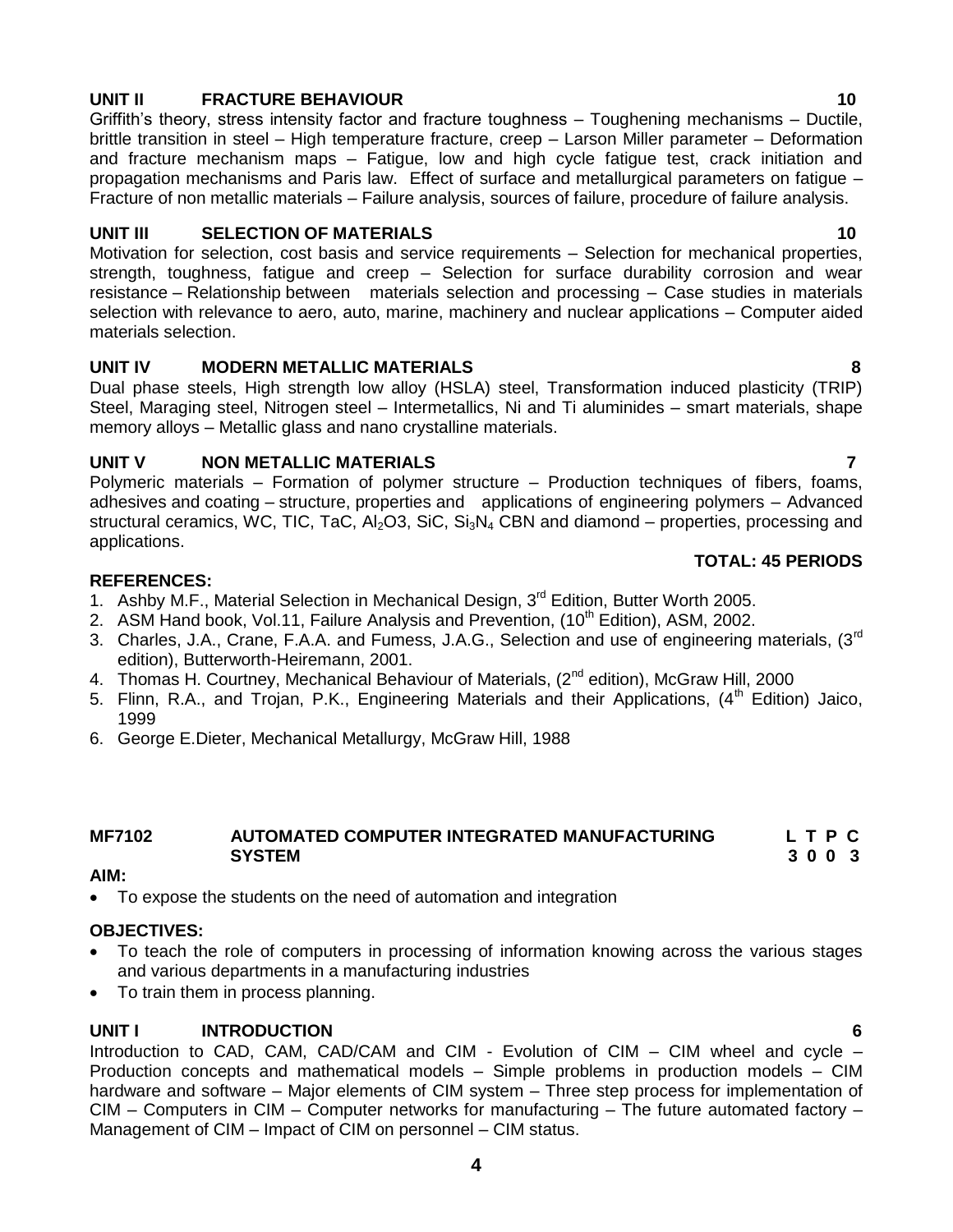### **UNIT II AUTOMATED MANUFACTURING SYSTEMS 10**

Automated production line – system configurations, work part transfer mechanisms – Fundamentals of Automated assembly system – System configuration, Part delivery at workstations – Design for automated assembly – Overview of material handling equipments – Consideration in material handling system design – The 10 principles of Material handling. Conveyor systems – Types of conveyors – Operations and features.

Automated Guided Vehicle system – Types of vehicles and AGVs applications – Vehicle guidance technology – Vehicle management and safety.

Storage system performance – storage location strategies – Conventional storage methods and equipments – Automated storage/Retrieval system and Carousel storage system

Deadlocks in Automated manufacturing systems – Petrinet models – Applications in Dead lock avoidance.

### **UNIT III** GROUP TECHNOLOGY AND FMS 10

Part families – Visual – Parts classification and coding – Production flow analysis – Grouping of parts and Machines by rank order clustering method – Benefits of GT – Case studies.

FMS – Components – workstations – FMS layout configurations – Computer control systems – FMS planning and implementation issues – Architecture of FMS – flow chart showing various operations in FMS – Machine cell design – Composite part concept, Holier method, Key machine concept – Quantitative analysis of FMS – Bottleneck model – Simple and complicated problems – Extended Bottleneck model - sizing the FMS - FMS applications, Benefits.

### **UNIT IV PROCESS PLANNING 10**

Process planning – Activities in process planning, Informations required. From design to process planning – classification of manufacturing processes – Selection of primary manufacturing processes – selecting among casting process, forming process and machining process. Sequencing of operations according to Anteriorities – various examples – forming of Matrix of Anteriorities – case study.

Typical process sheet – case studies in Manual process planning.

Computer Aided Process Planning – Process planning module and data base – Variant process planning – Two stages in VPP – Generative process planning – Flow chart showing various activities in generative PP – Semi generative process planning.

### **UNIT V TYPES OF PROCESS CONTROL AND AUTOMATIC DATA CAPTURE 9**

Introduction to process model formulation – linear feed back control systems – Optimal control – Adaptive control –Sequence control and PLC. Computer process control – Computer process interface – Interface hardware – Computer process monitoring – Direct digital control and Supervisory computer control.

Overview of Automatic identification methods – Bar code technology – Other Automatic data capture technologies.

#### **TOTAL: 45 PERIODS**

### **REFERENCES:**

- 1. Alavudeen and Venkateshwaran, "Computer Integrated Manufacturing", PHI Learning Pvt. Ltd., New Delhi, 2008.
- 2. Mikell P.Groover, "Automation, Production system and Computer integrated Manufacturing", Prentice Hall of India Pvt. Ltd., 2008.
- 3. Kant Vajpayee, S., "Computer Integrated Manufacturing", Prentice Hall of India, New Delhi, 2007
- 4. James A.Retrg, Herry W.Kraebber, "Computer Integrated Manufacturing", Pearson Education, Asia, 2001.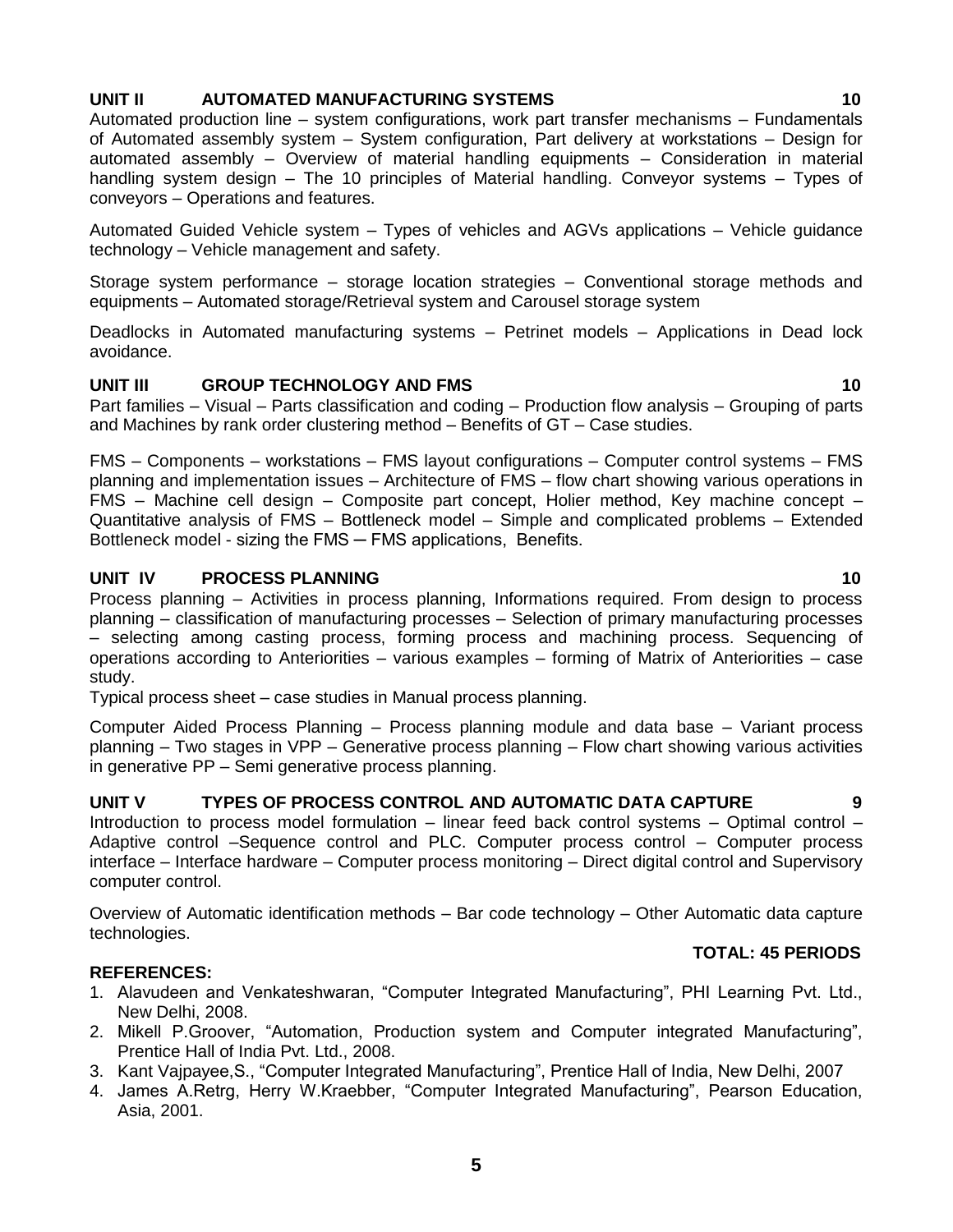- 5. Viswanathan, N., and Narahari, Y., "Performance Modeling and Automated Manufacturing Systems", Prentice Hall of India Pvt. Ltd., 2000.
- 6. Radhakrishnan, P., Subramanian, S., and Raju, V., "CAD/CAM/CIM" New Age International Publishers, 2000.
- 7. Gideon Halevi and Ronald D.Weill, "Principles of Process Planning", Chapman Hall, 1995.

#### **AIM:**

To impart the principles of various basic micro manufacturing process

### **OBJECTIVE:**

• The objective of the course is to acquaint the students with the principles, basic machine tools, and developments in the micro manufacturing process and research trends in the area of micro manufacturing process.

### **UNIT I MICRO MACHINING I 10**

Mechanical Micro machining – Ultra Sonic Micro Machining – Abrasive Jet Micro Machining – Water Jet Micro Machining – Abrasive Water Jet Micro Machining – Micro turning – Chemical and Electro Chemical Micro Machining – Electric discharge micro machining.

### **UNIT II** MICRO MACHINING II **10**

Beam Energy based micro machining – Electron Beam Micro Machining – Laser Beam Micro Machining – Electric Discharge Micro Machining – Ion Beam Micro Machining –Plasma Beam Micro Machining – Hybrid Micro machining – Electro Discharge Grinding – Electro Chemical spark micro machining – Electrolytic in process Dressing.

### **UNIT III NANO POLISHING 09**

Abrasive Flow finishing – Magnetic Abrasive Finishing – Magneto rheological finishing – Magneto Rheological abrasive flow finishing - Magnetic Float polishing – Elastic Emission Machining – chemomechanical Polishining.

# **UNIT IV MICRO FORMING AND WELDING 09**

Micro extrusion – Micro and Nano structured surface development by Nano plastic forming and Roller Imprinting – Micro bending with LASER – LASER micro welding – Electron beam for micro welding.

# **UNIT V RECENT TRENDS AND APPLICATIONS 07**

Metrology for micro machined components – Ductile regime machining– AE based tool wear compensation– Machining of Micro gear, micro nozzle, micro pins – Applications.

### **TOTAL: 45 PERIODS**

# **REFERENCES:**

- 1. Jain V. K., Micro Manufacturing Processes, CRC Press, Taylor & Francis Group, 2012
- 1. Janocha H., Actuators Basics and applications, Springer publishers 2012
- 2. Jain V.K., 'Introduction to Micro machining' Narosa Publishing House, 2011
- 3. Bharat Bhushan, Handbook of nanotechnology, springer, Germany, 2010.
- 4. Bandyopadhyay. A.K., Nano Materials, New age international publishers, New Delhi, 2008, ISBN:8122422578.
- 5. Jain V.K., Advanced Machining Processes, Allied Publishers, Delhi, 2002
- 6. Mcgeoug.J.A., Micromachining of Engineering Materials, CRC press 2001, ISBN-10:0824706447.
- 7. [www.cmxr.com/industrial/](http://www.cmxr.com/industrial/)
- 8. [www.sciencemag.org.handbook](http://www.sciencemag.org.handbook/)

#### **MF7103 MICRO MANUFACTURING L T P C**

 **3 0 0 3**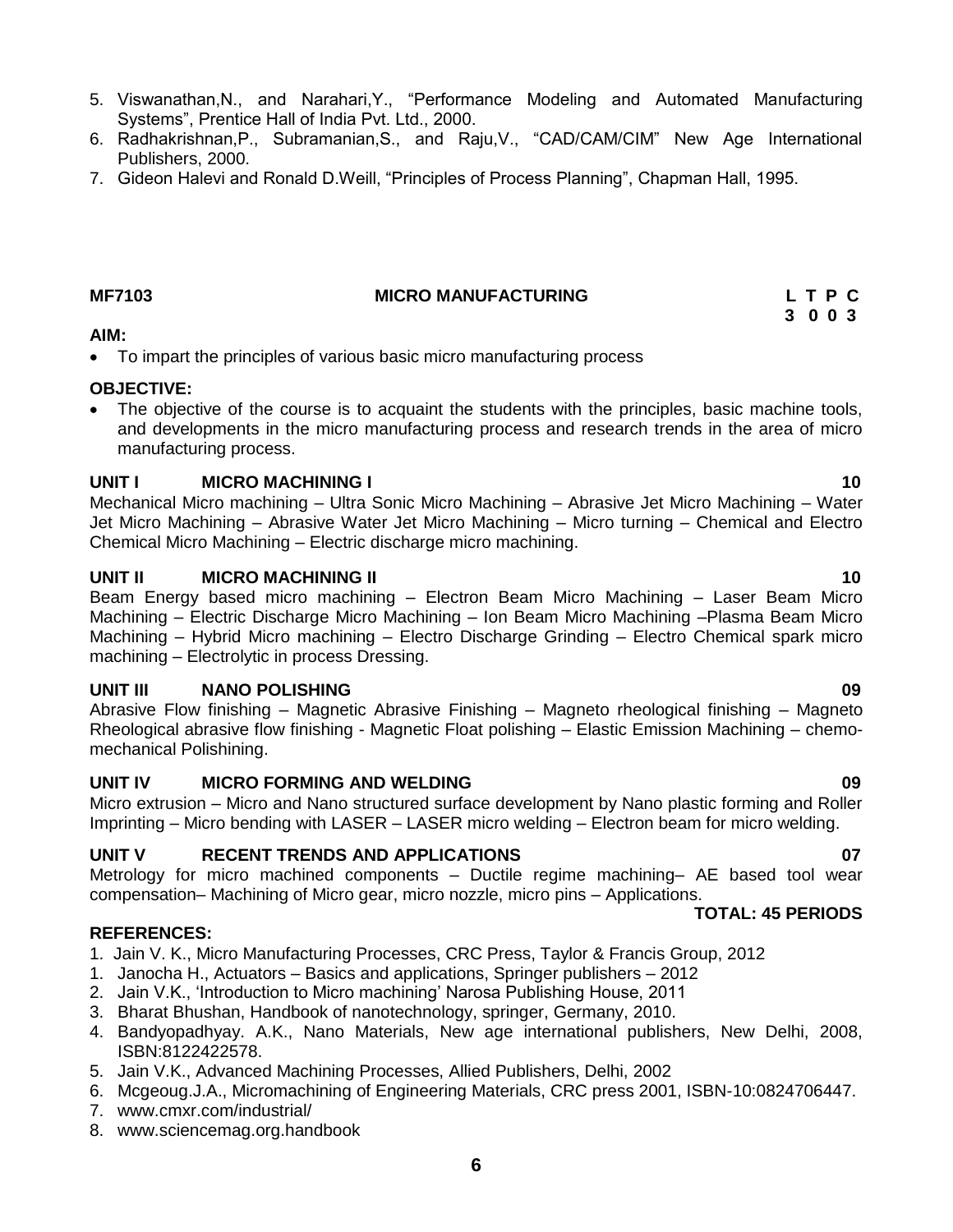## **MF7104 ROBOT DESIGN & PROGRAMMING L T P C**

# **3 0 0 3**

**TOTAL: 45 PERIODS** 

## **AIM:**

To impart knowledge in the area of Robot designing and programming in Robotic languages.

# **OBJECTIVES:**

- To teach the students about the kinematic arrangement of robots and its applications in the area of manufacturing sectors
- To expose the students to build a robot for any type of application

# **UNIT I INTRODUCTION 9**

Definition, Need Application, Types of robots – Classifications – Configuration, work volume, control loops, controls and intelligence, specifications of robot, degrees of freedoms, end effectors – types, selection applications.

# **UNIT III ROBOT KINEMATICS 9**

Introduction – Matrix representation Homogeneous transformation, forward and inverse – Kinematic equations, Denvit – Hartenbers representations – Inverse Kinematic relations. Fundamental problems with D-H representation, differential motion and velocity of frames – Jacobian, Differential Charges between frames:

# **UNIT III ROBOT DYNAMICS AND TRAJECTORY PLANNING 9**

Lagrangeon mechanics, dynamic equations for sing, double and multiple DOF robots – static force analysis of robots, Trajectory planning – joint space, Cartesian space description and trajectory planning – third order, fifth order - Polynomial trajectory planning

# **UNIT IV ROBOT PROGRAMMING & AI TECHNIQUES 9**

Types of Programming – Teach Pendant programming – Basic concepts in A1 techniques – Concept of knowledge representations – Expert system and its components.

# **UNIT V ROBOT SENSORS AND ACTUATORS 9**

Design of Robots – characteristics of actuating systems, comparison, microprocessors control of electric motors, magnetostrictive actuators, shape memory type metals, sensors, position, velocity, force, temperature, pressure sensors – Contact and non contact sensors, infrared sensors, RCC, vision sensors.

# **REFERENCES**

- 1. Saeed.B.Niku, 'Introduction to Robotics, Analysis, system, Applications', Pearson educations, 2002
- 2. Groover.M.P. Industrial Robotics, McGraw Hill International edition, 1996.
- 3. Wesley E Snyder R, 'Industrial Robots, Computer Interfacing and Control', Prentice Hall International Edition, 1988.
- 4. Gordon Mair, 'Industrial Robotics', Prentice Hall (U.K.) 1988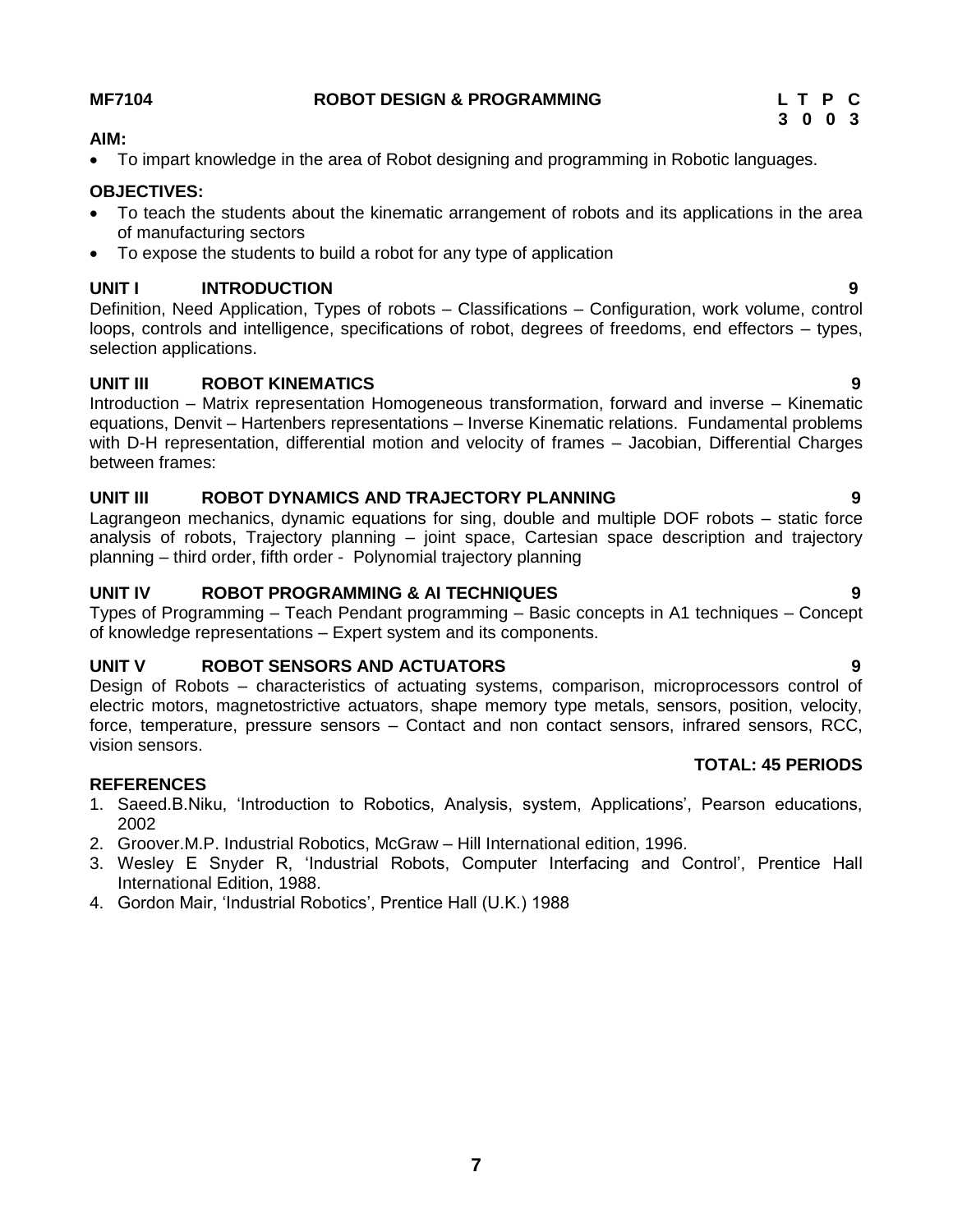## **MF7111 CAD / CAM LAB L T P C**

### **AIM:**

To impart the knowledge on training the students in the area of CAD/CAM

### **OBJECTIVES:**

- To teach the students about the drafting of 3D components and analyzing the same using various CAD packages and programming of CNC machines
- To train them to use the various sensors

# **CAM LABORATORY**

- 1. Exercise on CNC Lathe: Plain Turning, Step turning, Taper turning, Threading, Grooving & canned cycle
- 2. Exercise on CNC Milling Machine: Profile Milling, Mirroring, Scaling & canned cycle.
- 3. Study of Sensors, Transducers & PLC: Hall-effect sensor, Pressure sensors, Strain gauge, PLC, LVDT, Load cell, Angular potentiometer, Torque, Temperature & Optical Transducers.

# **CAD LABORATORY**

2D modeling and 3D modeling of components such as

- 1. Bearing
- 2. Couplings
- 3. Gears
- 4. Sheet metal components
- 5. Jigs, Fixtures and Die assemblies.

**TOTAL: 60 PERIODS**

# **MF7201 OPTIMIZATION TECHNIQUES IN MANUFACTURING L T P C**

 **3 0 0 3** 

### **AIM:**

To introduce the various optimization techniques and their advancements.

### **OBJECTIVES:**

 To make use of the above techniques while modeling and solving the engineering problems of different fields.

### **UNIT I INTRODUCTION 5**

Optimization – Historical Development – Engineering applications of optimization – Statement of an Optimization problem – classification of optimization problems.

# **UNIT II CLASSIC OPTIMIZATION TECHNIQUES 10**

Linear programming - Graphical method – simplex method – dual simplex method – revised simplex method – duality in LP – Parametric Linear programming – Goal Programming.

### **UNIT III NON-LINEAR PROGRAMMING 9**

Introduction – Lagrangeon Method – Kuhn-Tucker conditions – Quadratic programming – Separable programming – Stochastic programming – Geometric programming

**8**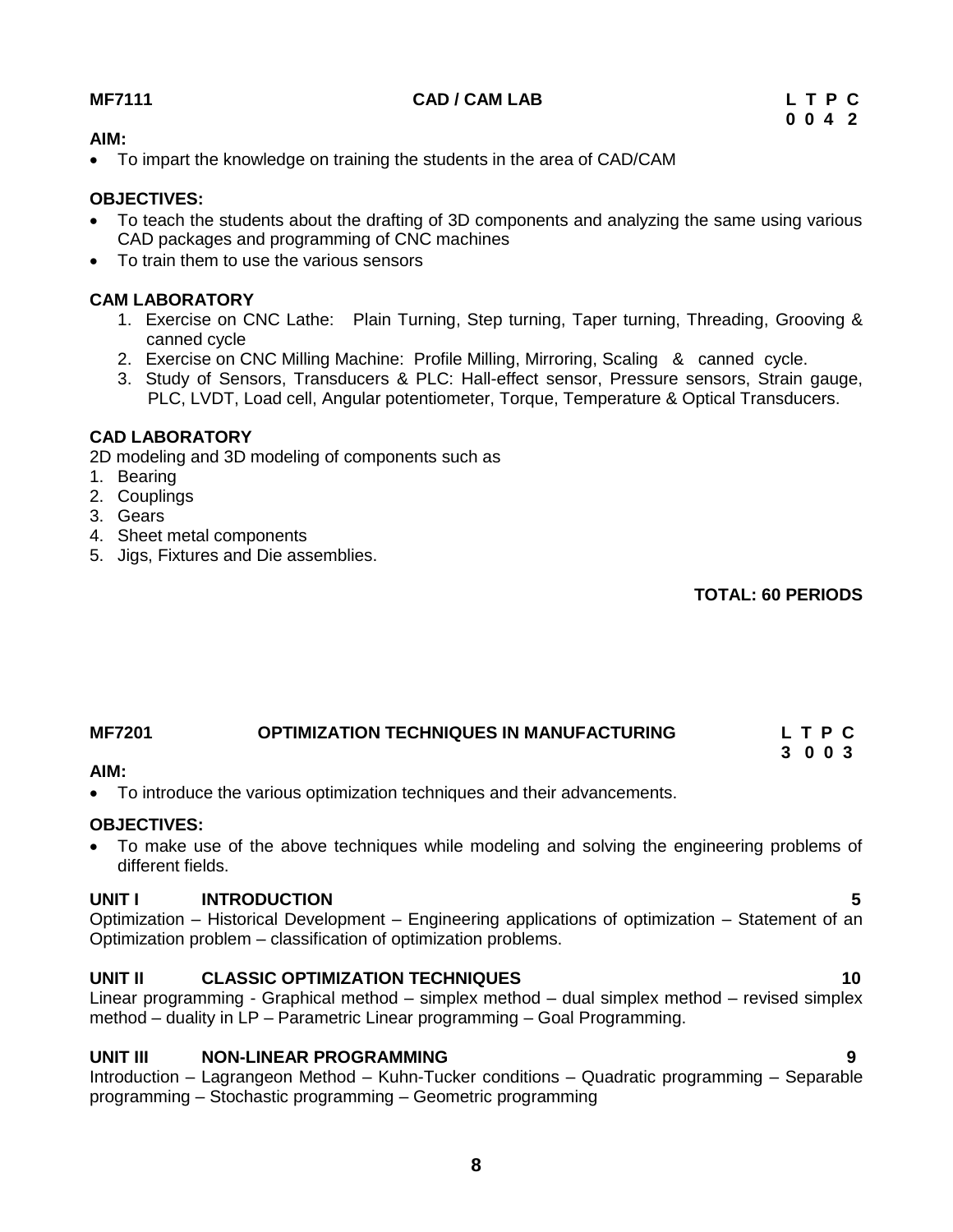### **UNIT IV INTEGER PROGRAMMING AND DYNAMIC PROGRAMMING AND NETWORK TECHNIQUES 12**

Integer programming - Cutting plane algorithm, Branch and bound technique, Zero-one implicit enumeration – Dynamic Programming – Formulation, Various applications using Dynamic Programming. Network Techniques – Shortest Path Model – Minimum Spanning Tree Problem – Maximal flow problem.

# **UNIT V ADVANCES IN SIMULATION 9**

Genetic algorithms – simulated annealing – Neural Network and Fuzzy systems

- 1. R. Panneerselvam, "Operations Research", Prentice Hall of India Private Limited, New Delhi 1 2005
- 2. J.K.Sharma, Operations Research Theory and Applications Macmillan India Ltd., 1997
- 3. Hamdy A. Taha, Operations Research An Introduction, Prentice Hall of India, 1997
- 4. P.K. Guptha and Man-Mohan, Problems in Operations Research Sultan chand & Sons, 1994
- 5. Ravindran, Philips and Solberg, Operations Research Principles and Practice, John Wiley & Sons, Singapore, 1992

#### **MF7202 MANUFACTURING METROLOGY AND QUALITY ENGINEERING L T P C 3 0 0 3**

### **AIM:**

To expose the students, the importance of measurement and the various latest measuring techniques using Laser, Coordinate measuring machines and Opto-electronics devices. Also to stress upon the Importance of quality in manufacturing.

### **OBJECTIVES:**

**REFERENCES:**

- To impart through knowledge in various latest measurement systems such as laser metrology, coordinate measuring machines and electro-optical devices.
- To train them in the area of precision and quality manufacturing

# **UNIT I LASER METROLOGY AND PRECISION INSTRUMENTS 10**

Introduction – types of lasers – laser in engineering metrology – metrological laser methods for applications in machine systems – Interferometry applications – speckle interferometry – laser interferometers in manufacturing and machine tool alignment testing – laser Doppler technique – laser Doppler anemometry - Laser telemetric systems – detection of microscopic imperfections on high quality surface Pitter NPL gauge interferometer – classification of optical scanning systems – high inertia laser scan technique – rotating mirror technique vibrational deflectors – refractive and diffractive scanners. – laser gauging – bar coding – laser dimensional measurement system.

# **UNIT II CO-ORDINATE MEASURING SYSTEM 9**

Co-ordinate metrology – CMM configurations – hardware components – software – Probe sensors – Displacement devices – performance evaluations – software – hardware – dynamic errors – thermal effects diagram – temperature variations - environment control – applications – Roll of CMM in reverse engineering.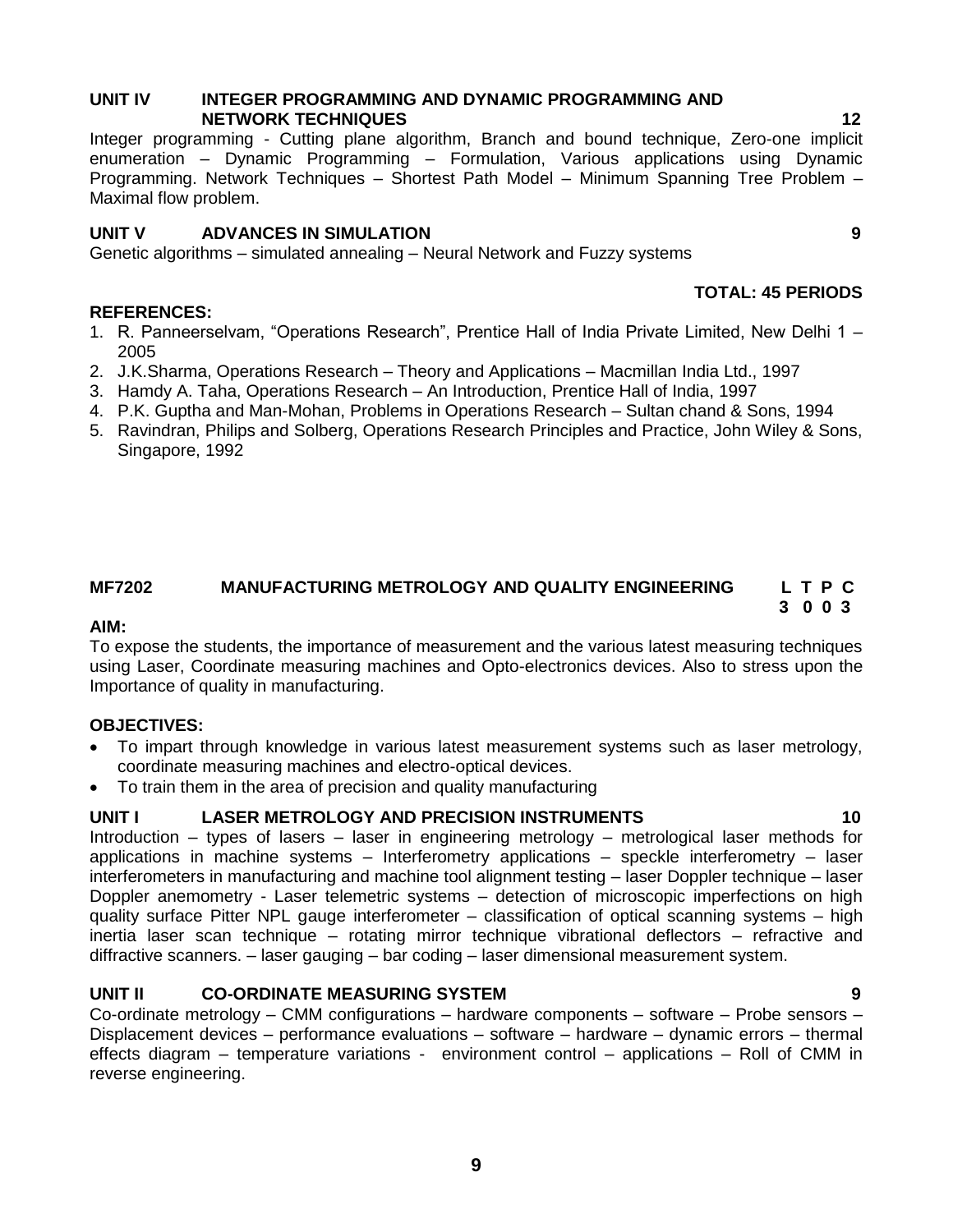# **10**

# **UNIT III OPTO ELECTRONICS AND VISION SYSTEM 9**

Opto electronic devices – CCD – On-line and in-process monitoring in production - applications image analysis and computer vision – Image analysis techniques – spatical feature – Image extraction – segmentation – digital image processing – Vision system for measurement – Comparison laser scanning with vision system

# **UNIT IV QUALITY IN MANUFACTURING AND DESIGN ENGINEERING 9**

Importance of manufacturing planning for quality – initial planning and concept of quality – self controls – defining quality responsibilities on the factory flow – automated manufacturing – overall view of manufacturing planning – process quality audits – Opportunities for improvement in product design – early warning concepts and design assurance – design for basic functional requirements – design for reliability – availability – designing for manufacturability and safety – cost of quality – design review - concurrent engineering – improving the effectiveness of product development.

### **UNIT V QUALITY MANAGEMENT SYSTEM AND CONTINUOUS IMPROVEMENT 8**

Need for quality management system – design of quality management system – quality management system requirements – ISO 9001 and other management system and models – basic quality engineering tools - statistical process control – techniques for process design and improvement – Taguchi methods for process improvement – six sigma.

### **REFERENCES:**

- 1. Oakland J.S. Total Quality Management Text with cases, Butter worth Heinemann An imprint of Elseiver, First Indian Print, New Delhi 2005.
- 2. Elanchezhian.C, Vijaya Ramnath.B and Sunder Selwyn, T., Engineering Metrology, Eswar Press, Chennai, 2004.
- 3. Zuech Nello, Understanding and Applying Machine Vision, Marcel Dekker, Inc, 2000
- 4. John A. Bosch, Giddings and Lewis Dayton, Co-ordinate Measuring Machines and Systems, Marcel Dekker, Inc, 1999.

Juran J.M. and Gyna F.M., Quality Planning and Analysis, Tata-McGraw Hill, New Delhi, 1995.

5. Awcock, G.J. and Thomas R, Applied Image Processing, Mc.Graw Hill, Inc. 1996.

#### **AIM:**

 To impart knowledge on plasticity, surface treatment for forming of various types of metal forming process.

### **OBJECTIVES:**

- To study the basic concepts of metal forming techniques and to develop force calculation in metal forming process.
- To study the thermo mechanical regimes and its requirements of metal forming

# **UNIT I THEORY OF PLASTICITY 9**

Theory of plastic deformation – Yield criteria – Tresca and Von-mises – Distortion energy – Stressstrain relation – Mohr's circle representation of a state of stress – cylindrical and spherical co-ordinate system – upper and lower bound solution methods – Overview of FEM applications in Metal Forming analysis.

#### **TOTAL: 45 PERIODS**

**MF7203 THEORY OF METAL FORMING L T P C 3 0 0 3**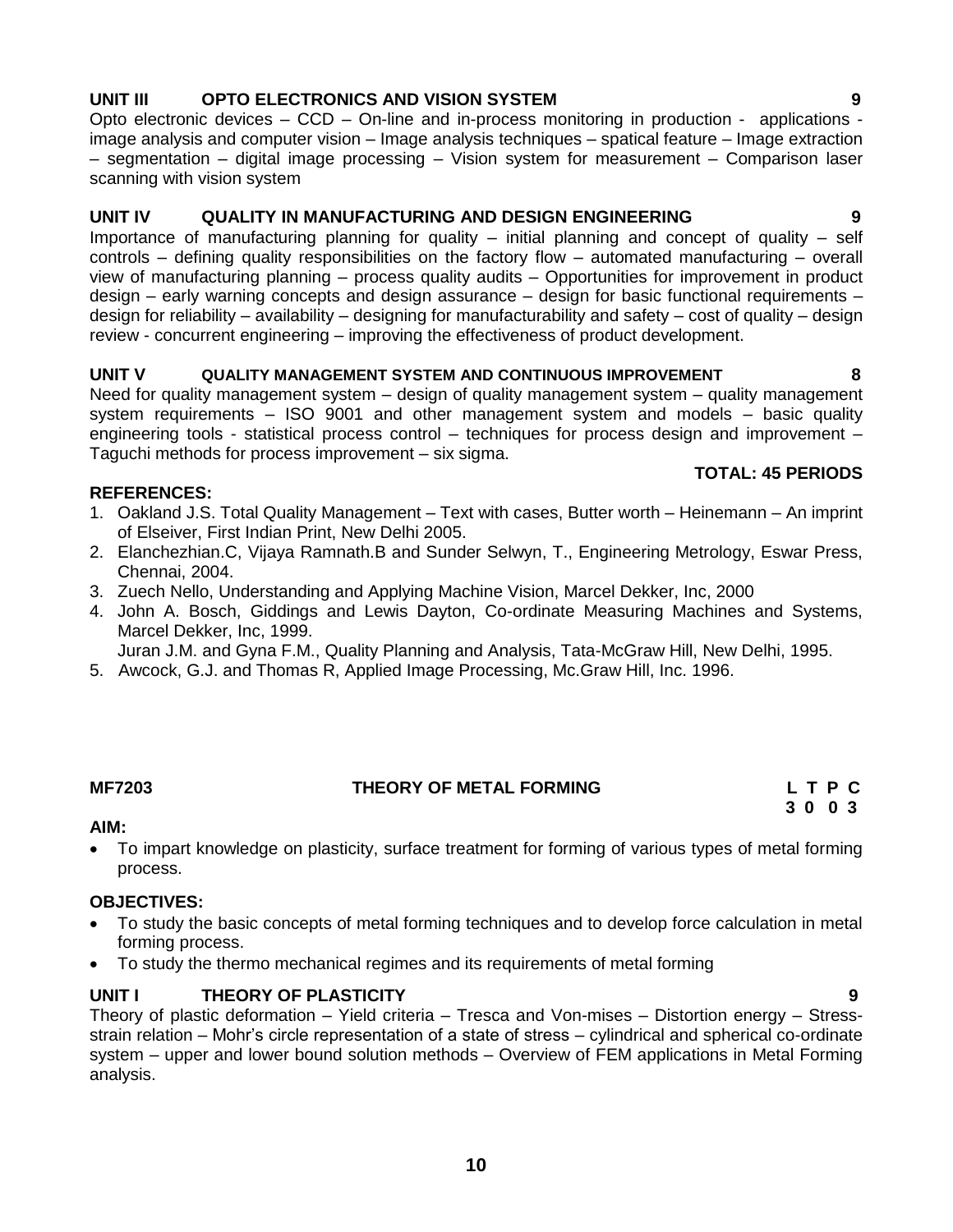# **UNIT II THEORY AND PRACTICE OF BULK FORMING PROCESSES 8**

Analysis of plastic deformation in Forging, Rolling, Extrusion, rod/wire drawing and tube drawing – Effect of friction – calculation of forces, work done – Process parameters, equipment used – Defects – applications – Recent advances in Forging, Rolling, Extrusion and Drawing processes – Design consideration in forming.

# **UNIT III SHEET METAL FORMING 8**

Formability studies – Conventional processes – H E R F techniques – Superplastic forming techniques – Hydro forming – Stretch forming – Water hammer forming – Principles and process parameters – Advantage, Limitations and application

# **UNIT IV POWDER METALLURGY AND SPECIAL FORMING PROCESSES 9**

Overview of P/M technique – Advantages – applications – Powder preform forging – powder rolling – Tooling, process parameters and applications. - Orbital forging – Isothermal forging – Hot and cold isostatic pressing – High speed extrusion – Rubber pad forming – Fine blanking – LASER beam forming

### **UNIT V SURFACE TREATMENT AND METAL FORMING APPLICATIONS 9**

Experiment techniques of evaluation of friction in metal forming selection – influence of temperature and gliding velocity – Friction heat generation – Friction between metallic layers – Lubrication carrier layer – Surface treatment for drawing, sheet metal forming, Extrusion, hot and cold forging.

Processing of thin Al tapes – Cladding of Al alloys – Duplex and triplex steel rolling – Thermo mechanical regimes of Ti and Al alloys during deformation – Formability of welded blank sheet – Laser structured steel sheet - Formability of laminated sheet.

### **REFERENCES:**

- 1. Helmi A Youssef, Hassan A. El-Hofy, Manufacturing Technology: Materials, Processes and Equipment, CRC publication press, 2012.
- 2. SAE Transactions, Journal of Materials and Manufacturing Section 5, 1993-2007
- 3. Surender kumar, Technology of Metal Forming Processes, Prentice Hall India Publishers,2010
- 4. Marciniak,Z., Duncan J.L., Hu S.J., ‗Mechanics of Sheet Metal Forming', Butterworth-Heinemann An Imprint of Elesevier, 2006
- 5. Nagpal G.R., Metal Forming Processes- Khanna publishers, 2005.
- 6. Altan T., Metal forming Fundamentals and applications American Society of Metals, Metals park, 2003
- 7. ASM Hand book, Forming and Forging, Ninth edition, Vol 14, 2003
- 8. Shiro Kobayashi, Soo-IK-oh-Altan, T,Metal forming and Finite Element Method, Oxford University Press, 2001.
- 9. Proc. Of National Seminar on "Advances in Metal Forming" MIT, March 2000
- 10. Dieter G.E., Mechanical Metallurgy (Revised Edition II) McGraw Hill Co., 1988
- 11. Altan.T, Soo-IK-oh, Gegel, HL Metal forming, fundamentals and Applications, American Society of Metals, Metals Park, Ohio, 1995.

### **MF7204 MICRO ELECTRO MECHANICAL SYSTEMS AND NANO L T P C TECHNOLOGY 3 0 0 3**

### **AIM:**

 To inspire the students to expect to the trends in manufacturing of micro components and measuring systems to nano scale.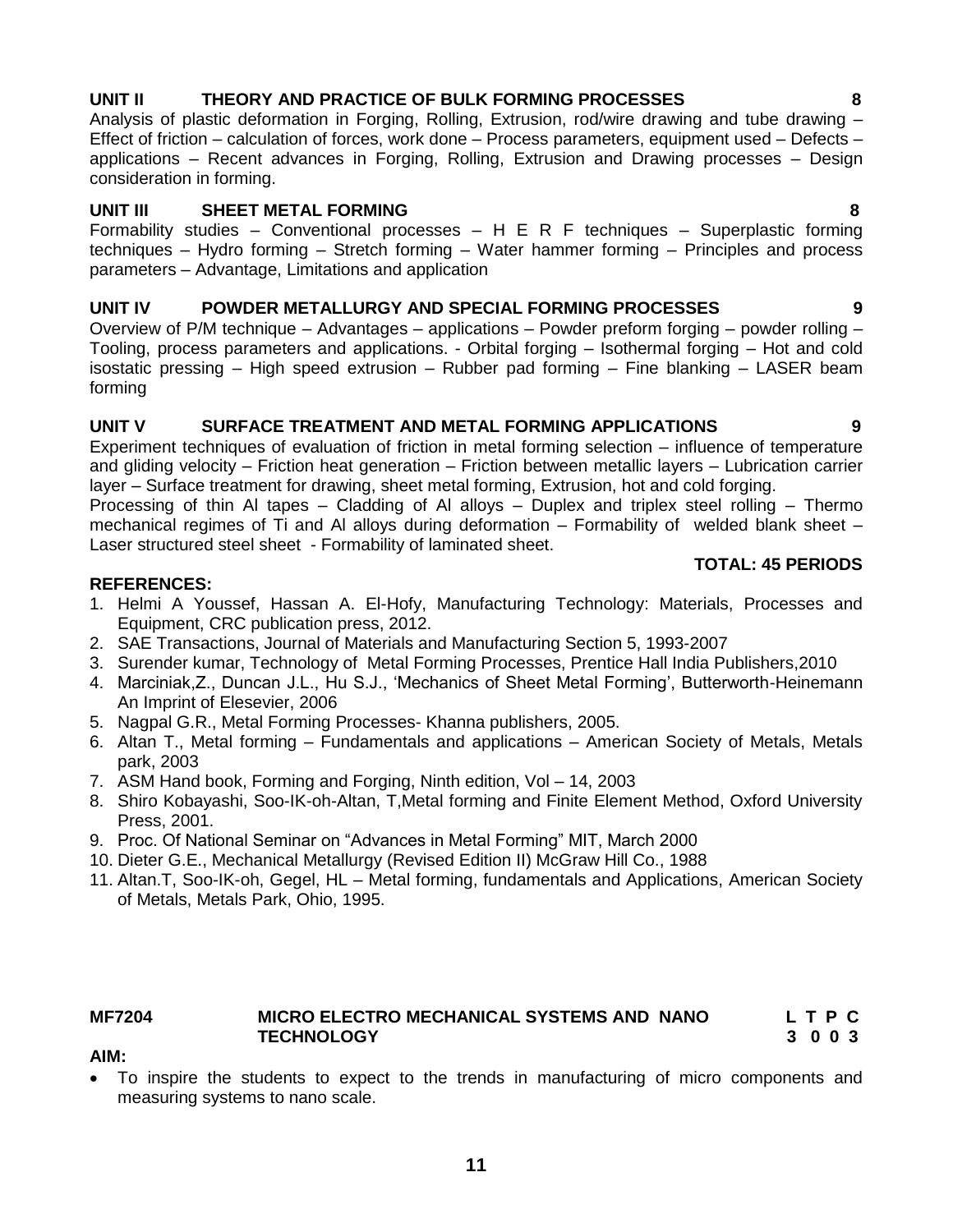### **OBJECTIVES:**

- To expose the students to the evolution of micro electromechanical systems, to the various fabrication techniques and to make students to be aware of micro actuators.
- Also to impart knowledge to the students about nano materials and various nano measurements techniques.

### **UNIT I OVER VIEW OF MEMS AND MICROSYSTEMS 6**

Definition – historical development – properties, design and fabrication micro-system, microelectronics, working principle ,applications and advantages of micro system. Substrates and wafers, silicon as substrate material, mechanical properties of Si, Silicon Compounds - silicon piezo resistors, Galium arsenide, quartz, polymers for MEMS, conductive polymers.

#### **UNIT II FABRICATION PROCESSES AND MICRO SYSTEM PACKAGING 10**

Photolithography, photo resist applications, light sources, ion implantation, diffusion–Oxidation thermal oxidation, silicon dioxide, chemical vapour deposition, sputtering - deposition by epitaxy etching – bulk and surface machining – LIGA process – LASER, Electron beam ,Ion beam processes – Mask less lithography. Micro system packaging –packaging design– levels of micro system packaging -die level, device level and system level – interfaces in packaging – packaging technologies- Assembly of Microsystems

#### **UNIT III MICRO DEVICES 8**

Sensors – classification – signal conversion ideal characterization of sensors micro actuators, mechanical sensors – measurands - displacement sensors, pressure sensor, flow sensors, Accelerometer , chemical and bio sensor - sensitivity, reliability and response of micro-sensor - micro actuators – applications.

# **UNIT IV SCIENCE AND SYNTHESIS OF NANO MATERIALS 10**

Classification of nano structures – Effects of nano scale dimensions on various properties – structural, thermal, chemical, magnetic, optical and electronic properties fluid dynamics –Effect of nano scale dimensions on mechanical properties - vibration, bending, fracture

Nanoparticles, Sol-Gel Synthesis, Inert Gas Condensation, High energy Ball Milling, Plasma Synthesis, Electro deposition and other techniques. Synthesis of Carbon nanotubes – Solid carbon source based production techniques – Gaseous carbon source based production techniques – Diamond like carbon coating. Top down and bottom up processes.

### **UNIT V CHARACTERIZATION OF NANO MATERIALS 11**

Nano-processing systems – Nano measuring systems – characterization – analytical imaging techniques – microscopy techniques, electron microscopy scanning electron microscopy, confocal LASER scanning microscopy - transmission electron microscopy, transmission electron microscopy, scanning tunneling microscopy, atomic force microscopy, diffraction techniques – spectroscopy techniques – Raman spectroscopy, 3D surface analysis – Mechanical, Magnetic and thermal properties – Nano positioning systems.

#### **REFERENCES:**

- 1. Sami Franssila, Introduction to Micro fabrication, John Wiley & sons Ltd, 2004. ISBN:470-85106-6
- 2. Norio Taniguchi, Nano Technology, Oxford University Press, New York, 2003
- 3. Charles P Poole, Frank J Owens, Introduction to Nano technology, John Wiley and Sons, 2003
- 4. Tai Ran Hsu, MEMS and Microsystems Design and Manufacture, Tata-McGraw Hill, New Delhi, 2002.
- 5. Mark Madou , Fundamentals of Microfabrication, CRC Press, New York, 1997.
- 6. Mohamed Gad-el-Hak, MEMS Handbook, CRC press, 2006, ISBN : 8493-9138-5
- 7. Waqar Ahmed and Mark J. Jackson, Emerging Nanotechnologies for Manufacturing, Elsevier Inc.,2013,ISBN : 978-93-82291-39-8
- 8. Julian W. Hardner Micro Sensors, Principles and Applications, CRC Press 1993.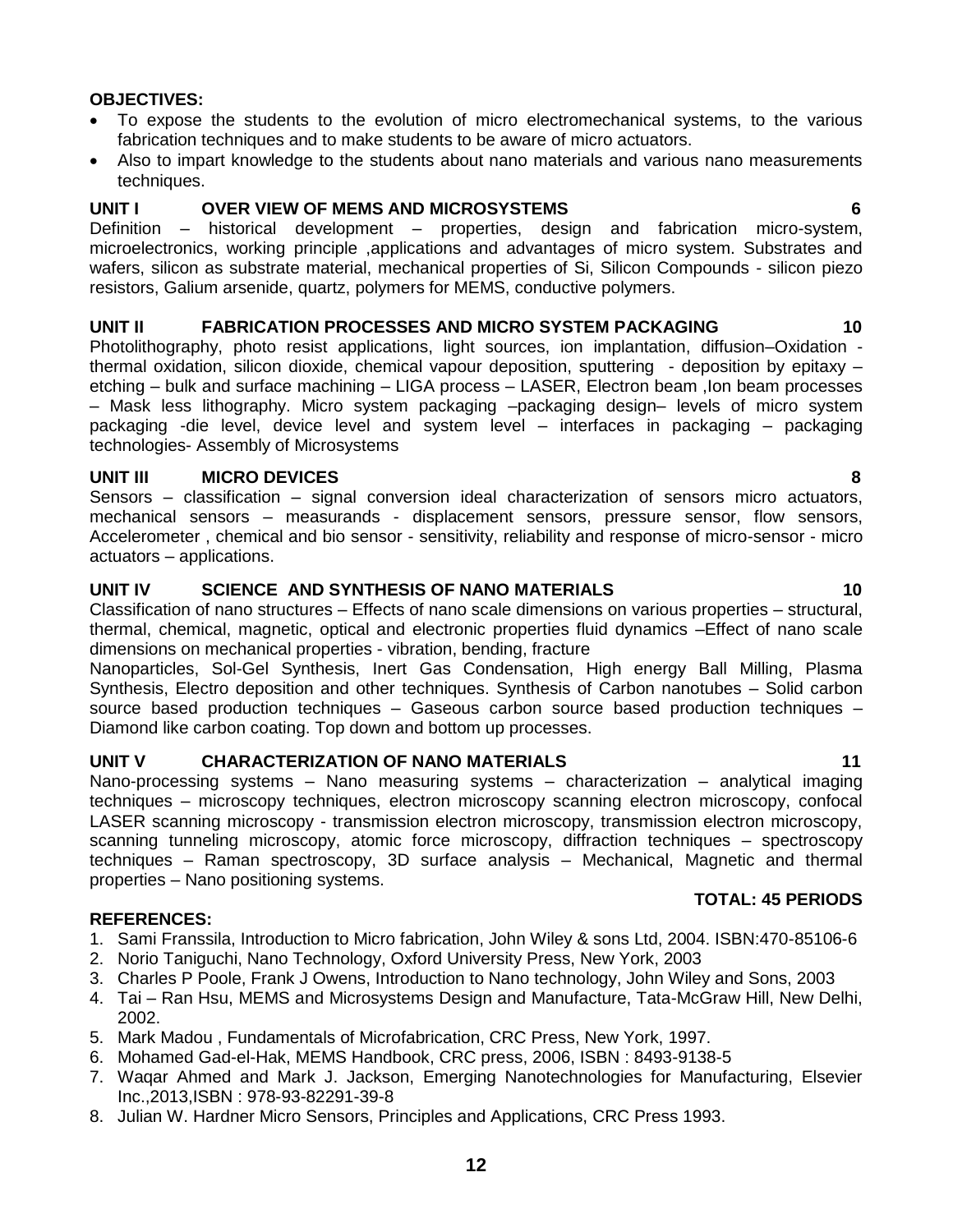### **MF7211 AUTOMATION AND METAL FORMING LABORATORY L T P C**

 **0 0 4 2**

### **AIM**

To impart practical knowledge on bulk metal forming and sheet metal forming processes

### **OBJECTIVE**

 To train the students to have an hands on having the basic concepts of metal forming processes and to determine some metal forming parameters for a given shape.

### **EXPERIMENTS**

- 1. Determination of strain hardening exponent
- 2. Determination of strain rate sensitivity index
- 3. Construction of formability limit diagram
- 4. Determination of efficiency in water hammer forming
- 5. Determination of interface friction factor
- 6. Determination of extrusion load
- 7. Study on two high rolling process

### **AUTOMATION LAB**

- 1. Simulation of single and double acting cylinder circuits
- 2. Simulation of Hydraulic circuits
- 3. Simulation of electro pneumatic circuits
- 4. Simulation of electro hydraulic circuits
- 5. Simulation of PLC circuits
- 6. Software simulation of fluid power circuits using Automation studio.

### **TOTAL: 60 PERIODS**

# **MF7001 FLUID POWER AUTOMATION L T P C 3 0 0 3**

### **AIM:**

To impart knowledge in the area of hydraulics, pneumatic and fluid power components and its functions.

### **OBJECTIVES:**

- To make the students to learn the basic concepts of hydraulics and pneumatics and their controlling elements in the area of manufacturing process.
- To train the students in designing the hydraulics and pneumatic circuits using various design procedures.

### **UNIT I INTRODUCTION 5**

Need for Automation, Hydraulic & Pneumatic Comparison – ISO symbols for fluid power elements, Hydraulic, pneumatics – Selection criteria.

### **UNIT II FLUID POWER GENERATING/UTILIZING ELEMENTS 8**

Hydraulic pumps and motor gears, vane, piston pumps-motors-selection and specification-Drive characteristics – Linear actuator – Types, mounting details, cushioning – power packs – construction. Reservoir capacity, heat dissipation, accumulators – standard circuit symbols, circuit (flow) analysis.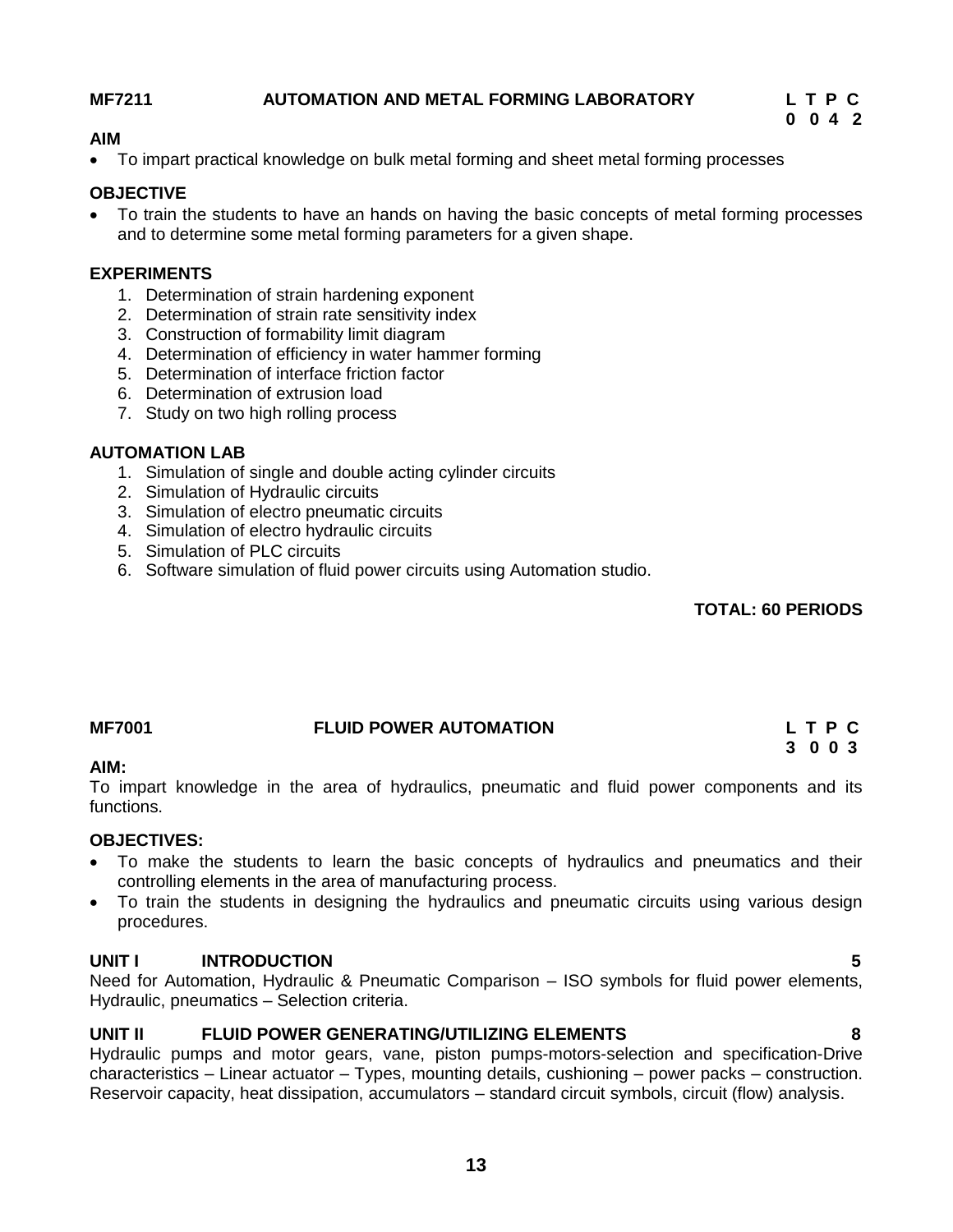# **14**

# **UNIT III CONTROL AND REGULATION ELEMENTS 8**

Direction flow and pressure control valves-Methods of actuation, types, sizing of ports-pressure and temperature compensation, overlapped and underlapped spool valves-operating characteristicselectro hydraulic servo valves-Different types-characteristics and performance.

# **UNIT IV CIRCUIT DESIGN 10**

Typical industrial hydraulic circuits-Design methodology – Ladder diagram-cascade, method-truth table-Karnaugh map method-sequencing circuits-combinational and logic circuit.

# **UNIT V ELECTRO PNEUMATICS & ELECTRONIC CONTROL OF HYDRAULIC AND PNEUMATIC CIRCUITS 7**

Electrical control of pneumatic and hydraulic circuits-use of relays, timers, counters, Ladder diagram. Programmable logic control of Hydraulics Pneumatics circuits, PLC ladder diagram for various circuits, motion controllers, use of field busses in circuits. Electronic drive circuits for various Motors.

# **REFERENCES:**

- 1. W.Bolton, Mechatronics, Electronic control systems in Mechanical and Electrical Engineering Pearson Education, 2003.
- 2. Peter Rohner, Fluid Power Logic Circuit Design, Mcmelan Prem, 1994.
- 3. Antony Esposito, Fluid Power Systems and control Prentice-Hall, 1988
- 4. E.C.Fitch and J.B.Suryaatmadyn. Introduction to fluid logic, McGraw Hill, 1978
- 5. Peter Rohner, Fluid Power logic circuit design. The Macmillan Press Ltd.,London, 1979
- 6. Herbert R. Merritt, Hydraulic control systems, John Wiley & Sons, Newyork, 1967
- 7. Dudbey. A. Peace, Basic Fluid Power, Prentice Hall Inc, 1967.

#### **MF7002 DESIGN FOR MANUFACTURING AND ASSEMBLY L T P C 3 0 0 3**

# **AIM:**

To impart the knowledge about the significance of design for manufacturing and assembly

# **OBJECTIVES:**

- To make the students learn about tolerance analysis, allocation and geometrical tolerances.
- Guidelines for design for manufacturing and assembly with examples.

# **UNIT I TOLERANCE ANALYSIS 8**

Introduction – Concepts, definitions and relationships of tolerancing – Matching design tolerances with appropriate manufacturing process – manufacturing process capability metrics – Worst care, statistical tolerance Analysis – Linear and Non-Linear Analysis – Sensitivity Analysis – Taguchi's Approach to tolerance design.

# **UNIT II TOLERANCE ALLOCATION 8**

Tolerance synthesis – Computer Aided tolerancing – Traditional cost based analysis – Taguchi's quality loss function – Application of the Quadratic loss function to Tolerancing – Principles of selective Assembly – Problems.

# **UNIT III GD&T 10**

Fundamentals of geometric dimensioning and tolerancing – Rules and concepts of GD&T – Form controls – Datum systems – Orientation controls – Tolerance of position – Concentricity and symmetry controls – Run out controls – Profile controls.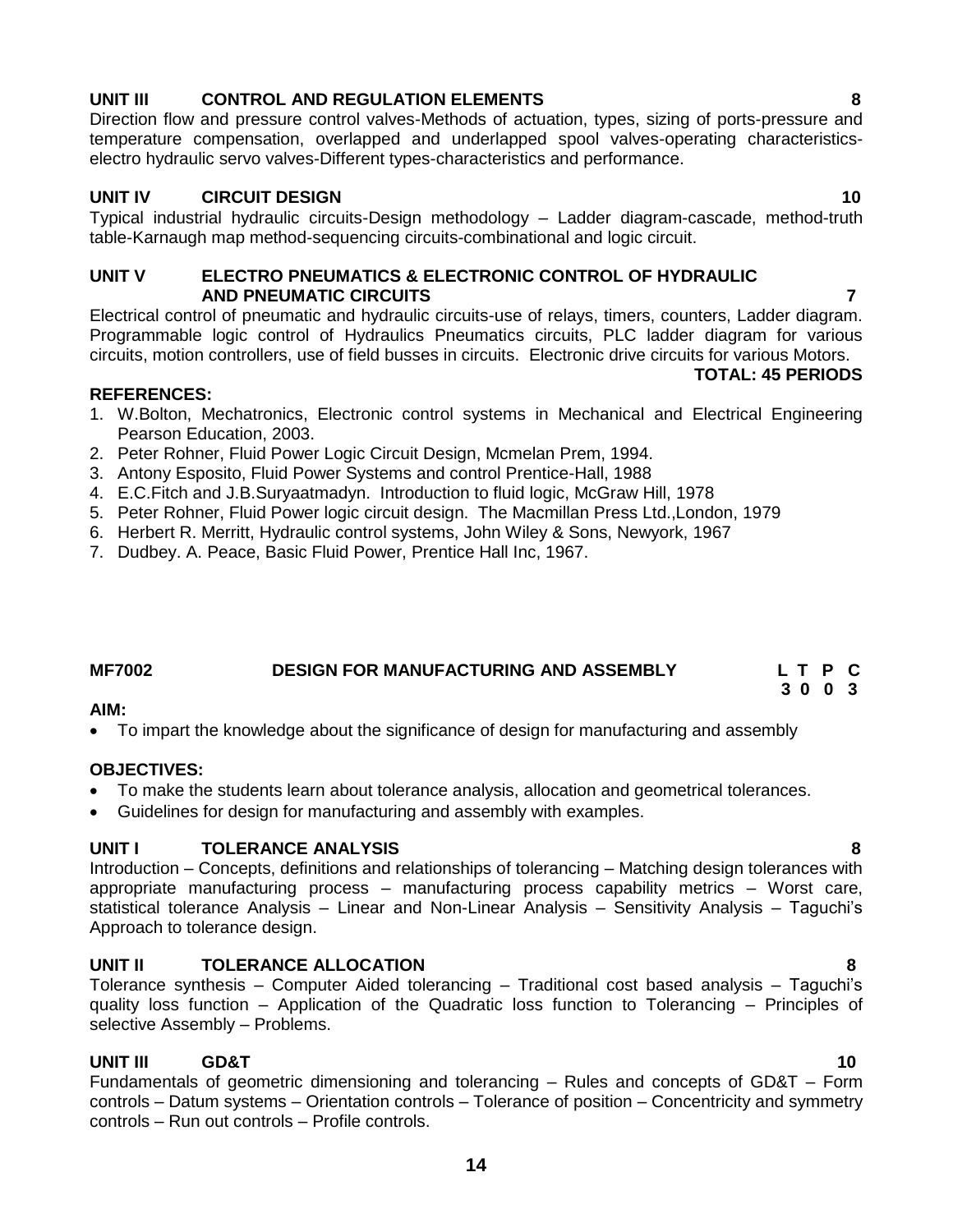# directional solidification and minimum stresses - principles and design of gating and risering

### **UNIT II CASTING METALLURGY 8**

Solidification of pure metal and alloys – shrinkage in cast metals – progressive and directional solidification -- Degasification of the melt-casting defects - Castability of steel, Cast Iron, Al alloys, Babbit alloy and Cu alloy.

Heat transfer between metal and mould – Design considerations in casting – Designing for

#### **UNIT III RECENT TRENDS IN CASTING AND FOUNDRY LAYOUT 8**

Shell moulding, precision investment casting,  $CO<sub>2</sub>$  moulding, centrifugal casting, Die casting, Continuous casting, Counter gravity low pressure casting, Squeeze casting and semisolid processes. Layout of mechanized foundry – sand reclamation – material handling in foundry pollution control in foundry –– Computer aided design of casting.

[

### **UNIT IV WELDING METALLURGY AND DESIGN 10**

Heat affected Zone and its characteristics – Weldability of steels, cast iron, stainless steel, aluminum, Mg , Cu , Zirconium and titanium alloys – Carbon Equivalent of Plain and alloy steels Hydrogen

# **UNIT IV TOLERANCE CHARTING 9**

Nature of the tolerance buildup – structure and setup of the tolerance chart – piece part sketches for tolerance charts – Arithmetic ground rules for tolerance charts – Determination of Required balance dimensions – Determination of Mean working Dimensions – Automatic tolerance charting – Tolerance charting of Angular surfaces.

# **UNIT V MANUFACTURING GUIDELINES** 10

DFM guidelines for casting, weldment design – Formed metal components – Turned parts – Milled, Drilled parts – Non metallic parts – Computer Aided DFM software – Boothroyd and Dewhurst method of DFMA – DCS – Vis/VSA – 3D Dimensional control – Statistical tolerance Analysis Software – Applications. **TOTAL: 45 PERIODS**

#### **REFERENCES:**

- 1. C.M. Creveling, "Tolerance Design A handbook for Developing Optimal Specifications", Addison – Wesley, 1997.
- 2. James D. Meadows, 'Geometric Dimensioning and Tolerancing", Marcel Dekker Inc., 1995.
- 3. Alex Krulikowski, "Fundamentals GD&T", Delmar Thomson Learning, 1997.
- 4. Oliver R. Wade, "Tolerance Control in Design and Manufacturing", Industrial Press, NY, 1967.
- 5. James G. Bralla, "Handbook of Product Design for Manufacturing", McGraw Hill, 1986.

### **MF7003 ADVANCES IN CASTING AND WELDING L T P C 3 0 0 3**

### **AIM:**

 To refresh the knowledge on basic concepts and to impart knowledge on advances in casting and welding processes.

### **OBJECTIVES:**

- To study the metallurgical concepts and applications of casting and welding process.
- To acquire knowledge in CAD of casting and automation of welding process.

### **UNIT I CASTING DESIGN 8**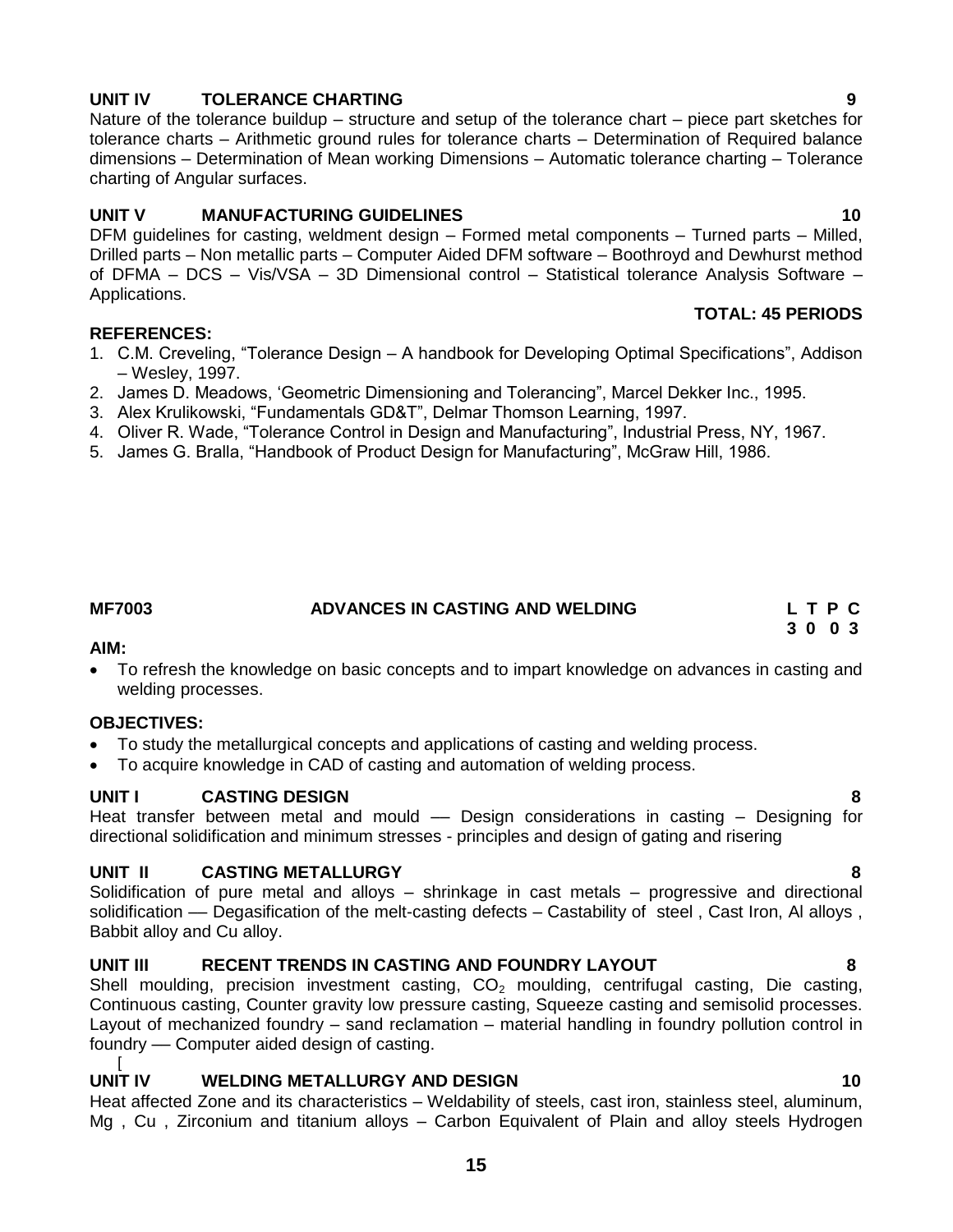embrittlement – Lamellar tearing – Residual stress – Distortion and its control . Heat transfer and solidification - Analysis of stresses in welded structures – pre and post welding heat treatments – weld joint design – welding defects – Testing of weldment.

# **UNIT V RECENT TRENDS IN WELDING 11 11**

Friction welding, friction stir welding – explosive welding – diffusion bonding – high frequency induction welding – ultrasonic welding – electron beam welding – Laser beam welding –Plasma welding – Electroslag welding- narrow gap, hybrid twin wire active TIG – Tandem MIG- modern brazing and soldering techniques – induction, dip resistance, diffusion processes – Hot gas, wave and vapour phase soldering. Overview of automation of welding in aerospace, nuclear, surface transport vehicles and under water welding.

### **REFERENCES:**

- 1. ASM Handbook, Vol 15, Casting, 2004
- 2. ASM Handbook vol.6, welding Brazing & Soldering, 2003
- 3. Jain P.L., Principles of Foundry Technology,Tata McGrawHill Publishers, 2003
- 4. Parmer R.S., Welding Engineering and Technology, Khanna Publishers,2002
- 5. Srinivasan N.K., Welding Technology, Khanna Tech Publishers, 2002
- 6. Heineloper & Rosenthal, Principles of Metal Casting, Tata McGraw Hill, 2000.
- 7. Carrry B., Modern Welding Technology, Prentice Hall Pvt Ltd., 2002
- 8. Cornu.J. Advanced welding systems Volumes I, II and III, JAICO Publishers, 1994.
- 9. Iotrowski Robotic welding A guide to selection and application Society of mechanical Engineers, 1987.
- 10. Schwariz, M.M. Source book on innovative welding processes American Society for Metals (OHIO), 1981
- 11. Lancaster.J.F. Metallurgy of welding George Alien & Unwin Publishers, 1980

# **MF7004 METAL CUTTING THEORY AND PRACTICE L T P C**

### **AIM:**

 To impart the knowledge and train the students in the area of metal cutting theory and its importance.

### **OBJECTIVES:**

 To make the students familiar with the various principles of metal cutting, cutting tool materials and its wear mechanisms during the machining operation.

### **UNIT I INTRODUCTION 9**

Need for rational approach to the problem of cutting materials-observation made in the cutting of metals-basic mechanism of chip formation-thin and thick zone modes-types of chips-chip breakerorthogonal Vs oblique cutting-force velocity relationship for shear plane angle in orthogonal cuttingenergy consideration in machining-review of Merchant, Lee and Shafter theories-critical comparison.

# **UNIT II SYSTEM OF TOOL NOMENCLATURE 9**

Nomenclature of single point cutting tool-System of tool nomenclature and conversion of rake anglesnomenclature of multi point tools like drills, milling-conventional Vs climb milling, mean cross sectional area of chip in milling-specific cutting pressure.

**TOTAL: 45 PERIODS**

 **3 0 0 3**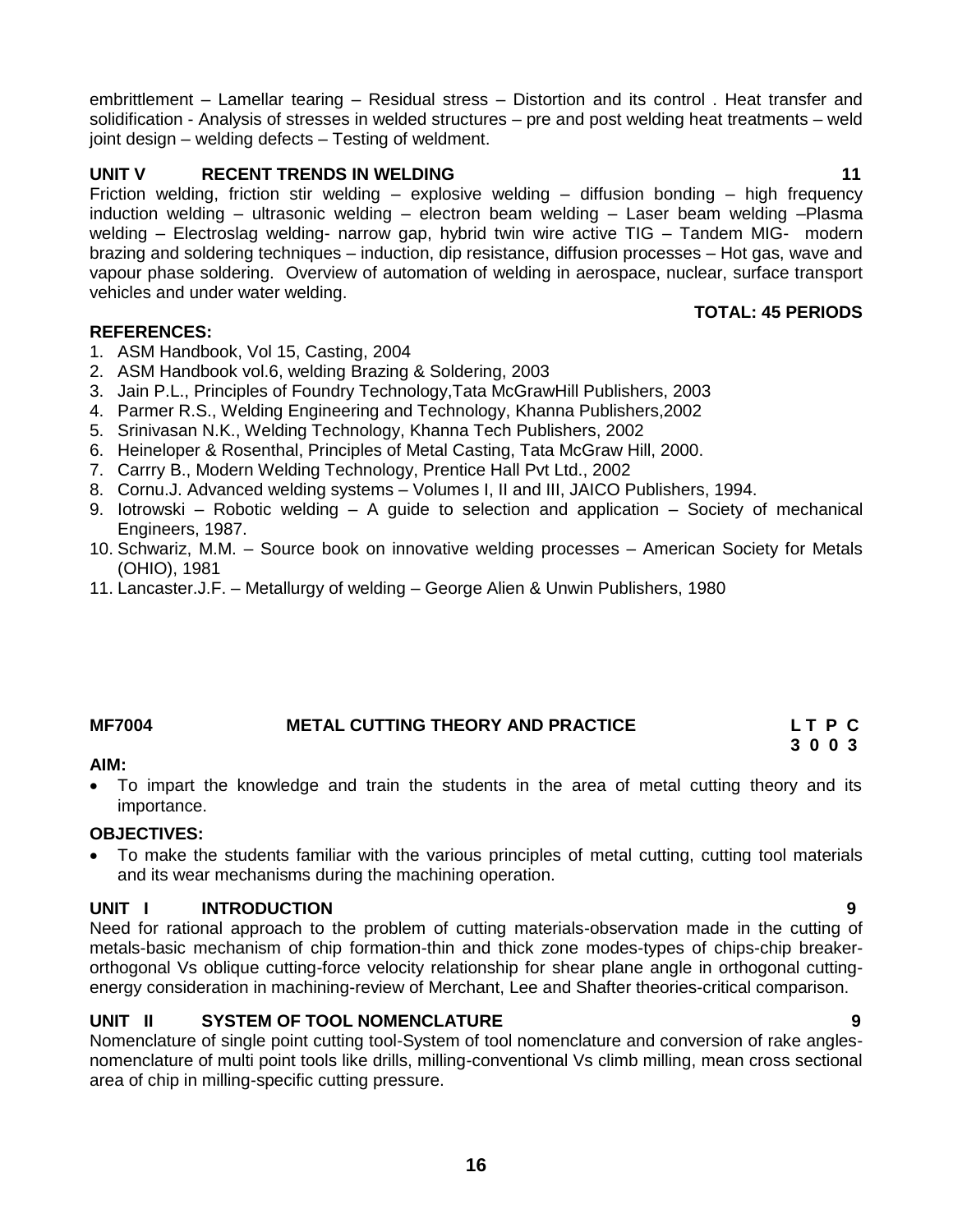# **UNIT III THERMAL ASPECTS OF MACHINING 9**

Heat distribution in machining-effects of various parameters on temperature-methods of temperature measurement in machining-hot machining-cutting fluids.

# **UNIT IV TOOL MATERIALS, TOOL LIFE AND TOOL WEAR 9**

Essential requirements of tool materials-development in tool materials-ISO specification for inserts and tool holders-tool life-conventional and accelerated tool life tests-concept of mach inability indexeconomics of machining.

### **UNIT V WEAR MECHANISMS AND CHATTER IN MACHINING 9**

Processing and Machining – Measuring Techniques – Reasons for failure of cutting tools and forms of wear-mechanisms of wear-chatter in machining-factors effecting chatter in machining-types of chattermechanism of chatter.  **TOTAL: 45 PERIODS**

#### **REFERENCES**

- 1. Boothroid D.G. & Knight W.A., Fundamentals of machining and machine tools, Marcel Dekker, Newyork, 1989.
- 2. Shaw.M.C.Metal cutting principles, oxford Clare don press, 1984.
- 3. Bhattacharya.A., Metal Cutting Theory and practice, Central Book Publishers, India, 1984.

#### **MF7005 FINITE ELEMENT METHODS FOR MANUFACTURING L T P C ENGINEERING 3 0 0 3**

#### **AIM:**

To impart knowledge in the area of finite element methods and its application in manufacturing.

### **OBJECTIVE:**

 To study the fundamentals of one dimensional and two dimensional problems using FEA in manufacturing.

### **UNIT I INTRODUCTION 6**

Fundamentals – Initial, boundary and eigen value problems – weighted residual, Galerkin and Rayleigh Ritz methods - Integration by parts – Basics of variational formulation – Polynomial and Nodal approximation.

### **UNIT II ONE DIMENSIONAL ANALYSIS 10**

Steps in FEM – Discretization. Interpolation, derivation of elements characteristic matrix, shape function, assembly and imposition of boundary conditions-solution and post processing – One dimensional analysis in solid mechanics and heat transfer.

### **UNIT III SHAPE FUNCTIONS AND HIGHER ORDER FORMULATIONS 10**

Shape functions for one and two dimensional elements- Three noded triangular and four nodded quadrilateral element Global and natural co-ordinates—Non linear analysis – Isoparametric elements – Jacobian matrices and transformations – Basics of two dimensional, plane stress, plane strain and axisymmetric analysis.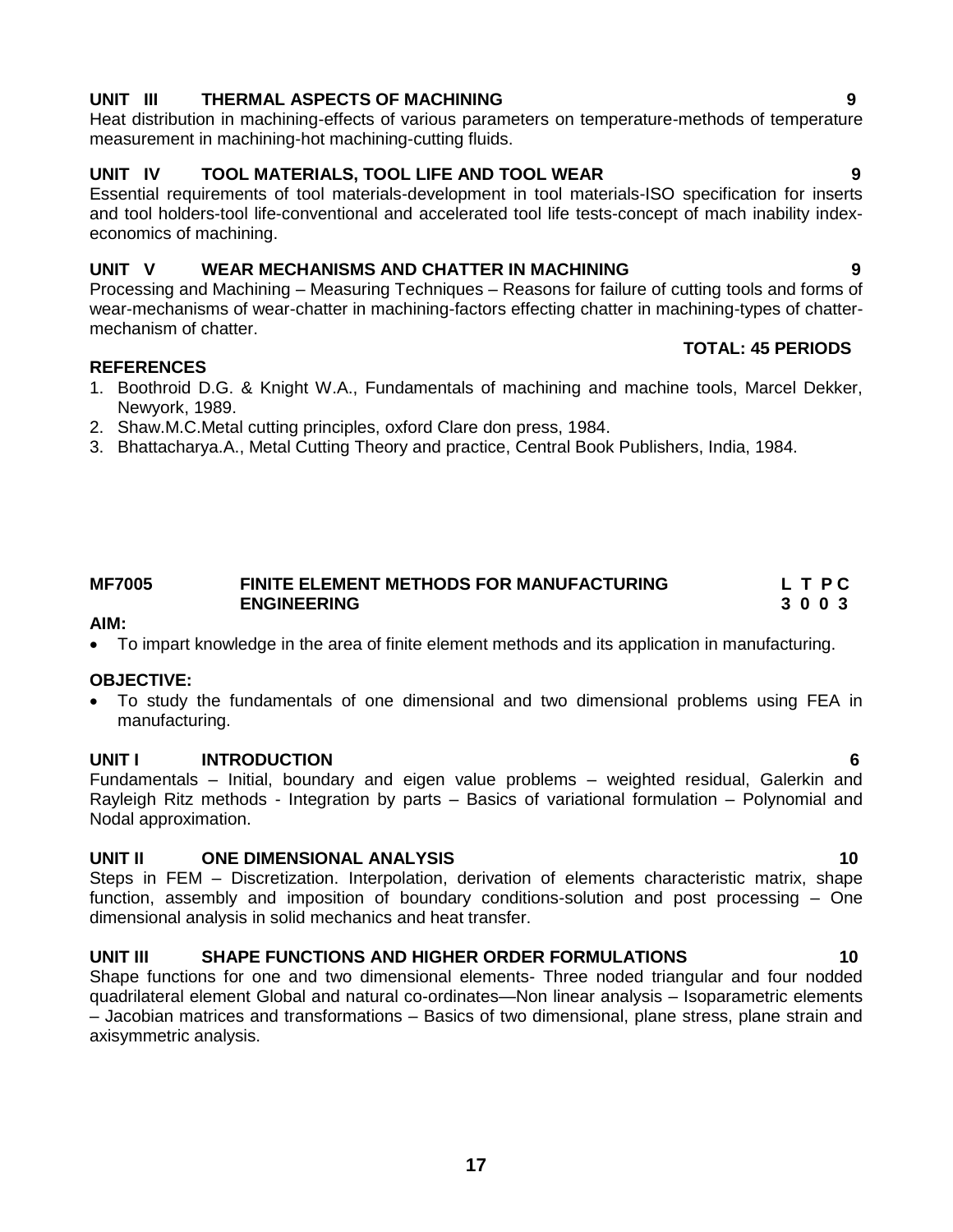# **UNIT IV COMPUTER IMPLEMENTATION 9**

Pre Processing, mesh generation, elements connecting, boundary conditions, input of material and processing characteristics – Solution and post processing – Overview of application packages – Development of code for one dimensional analysis and validation

### **UNIT V ANALYSIS OF PRODUCTION PROCESSES 10**

FE analysis of metal casting – special considerations, latent heat incorporation, gap element – Time stepping procedures – Crank – Nicholson algorithm – Prediction of grain structure – Basic concepts of plasticity and fracture – Solid and flow formulation – small incremental deformation formulation – Fracture criteria – FE analysis of metal cutting, chip separation criteria, incorporation of strain rate dependency **–** FE analysis of welding.  **TOTAL: 45 PERIODS**

#### **REFERENCES:**

- 1. Reddy, J.N. An Introduction to the Finite Element Method, McGraw Hill,2005.
- 2. Rao, S.S., Finite Element method in engineering, Pergammon press, 2005.
- 3. Seshu P., Textbook of Finite Element Analysis, PHI Learning Pvt. Ltd, 2004.
- 4. Lewis R.W. Morgan, K, Thomas, H.R. and Seetharaman, K.N. The Finite Element Method in Heat Transfer Analysis, John Wiley, 1994.
- 5. Bathe, K.J., Finite Element procedures in Engineering Analysis, 1990
- 6. Kobayashi,S, Soo-ik-Oh and Altan,T, Metal Forming and the Finite Element Methods, Oxford University Press, 1989.
- 7. www.tbook.com
- 8. [www.pollockeng.com](http://www.pollockeng.com/)

#### **MF7006 MATERIALS MANAGEMENT L T P C**

#### **AIM:**

• To introduce to the students the various functions of materials management

#### **OBJECTIVE:**

 To make the students familiar with the various concepts and functions of material management, so that the students will be in a position to manage the materials management department independently.

 **3 0 0 3**

### **UNIT I INTRODUCTION 6**

Introduction to materials management – Objectives – Functions – Operating Cycle – Value analysis – Make or buy decisions.

# **UNIT II MANAGEMENT OF PURCHASE** *T T*

Purchasing policies and procedures – Selection of sources of supply – Vendor development – Vendor evaluation and rating – Methods of purchasing – Imports – Buyer – Seller relationship – Negotiations.

### **UNIT III MANAGEMENT OF STORES AND LOGISTICS 12**

Stores function – Location – Layout – Stock taking – Materials handling – Transportation – Insurance – Codification – Inventory pricing – stores management – safety – warehousing – Distribution linear programming – Traveling Salesman problems – Network analysis – Logistics Management.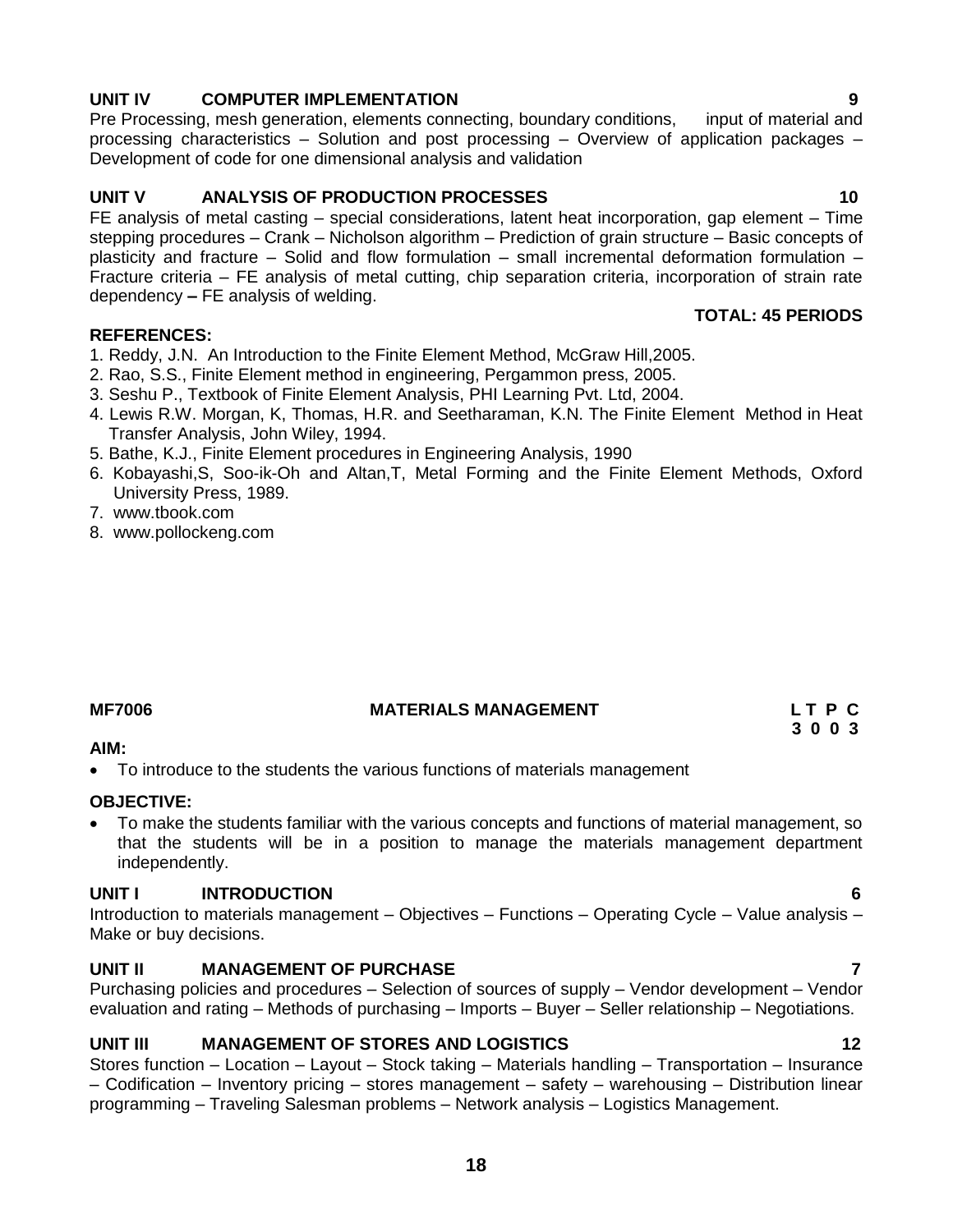# **UNIT IV MATERIALS PLANNING 10**

Forecasting – Materials requirements planning – Quantity – Periodic – Deterministic models – Finite production.

# **UNIT V INVENTORY MANAGEMENT 10**

ABC analysis – Aggregate planning – Lot size under constraints – Just in Time (JIT) system.  **TOTAL: 45 PERIODS**

# **REFERENCES**

- 1. Dr.R. Kesavan, C.Elanchezian and B.Vijaya Ramnath, Production Planning and Control, Anuratha Publications, Chennai, 2008.
- 2. Guptha P.K. and Heera, Operations Research, Suttan Chand & Sons, 2007.
- 3. Lamer Lee and Donald W.Dobler, Purchasing and Material Management, Text and cases, Tata McGraw Hill, 2006.
- 4. G. Reghuram, N. Rangaraj, Logistics and supply chain management cases and concepts, Macmillan India Ltd., 2006.
- 5. Dr. R. Kesavan, C.Elanchezian and T.SundarSelwyn, Engineering Management Eswar Press 2005.
- 6. Gopalakrishnan.P, Handbook of Materials Management, Prentice Hall of India, 2005.

# **MF7007 INDUSTRIAL ERGONOMICS L T P C**

# **AIM:**

To introduce the concepts of Ergonomics and to indicate the areas of Applications.

# **OBJECTIVES:**

To make the students familiarize with various concepts of Ergonomics, so that students will able to apply the concepts of ergonomics to Design of man – machine system.

# **UNIT I INTRODUCTION 9**

Concepts of human factors engineering and ergonomics – Man – machine system and design philosophy – Physical work – Heat stress – manual lifting – work posture – repetitive motion.

# **UNIT II ANTHROPOMETRY 9**

Physical dimensions of the human body as a working machine – Motion size relationships – Static and dynamic anthropometry – Anthropometric aids – Design principles – Using anthropometric measures for industrial design – Procedure for anthropometric design.

# **UNIT III** DESIGN OF SYSTEMS 10

Displays – Controls – Workplace – Seating – Work process – Duration and rest periods – Hand tool design – Design of visual displays – Design for shift work.

# **UNIT IV ENVIRONMENTAL FACTORS IN DESIGN 10**

Temperature – Humidity – Noise – Illumination –Vibration – Measurement of illumination and contrast – use of photometers – Recommended illumination levels. The ageing eye – Use of indirect (reflected) lighting – cost efficiency of illumination – special purpose lighting for inspection and quality control – Measurement of sound – Noise exposure and hearing loss – Hearing protectors – analysis and reduction of noise – Effects of Noise on performance – annoyance of noise and interference with communication – sources of vibration discomfort.

**19**

 **3 0 0 3**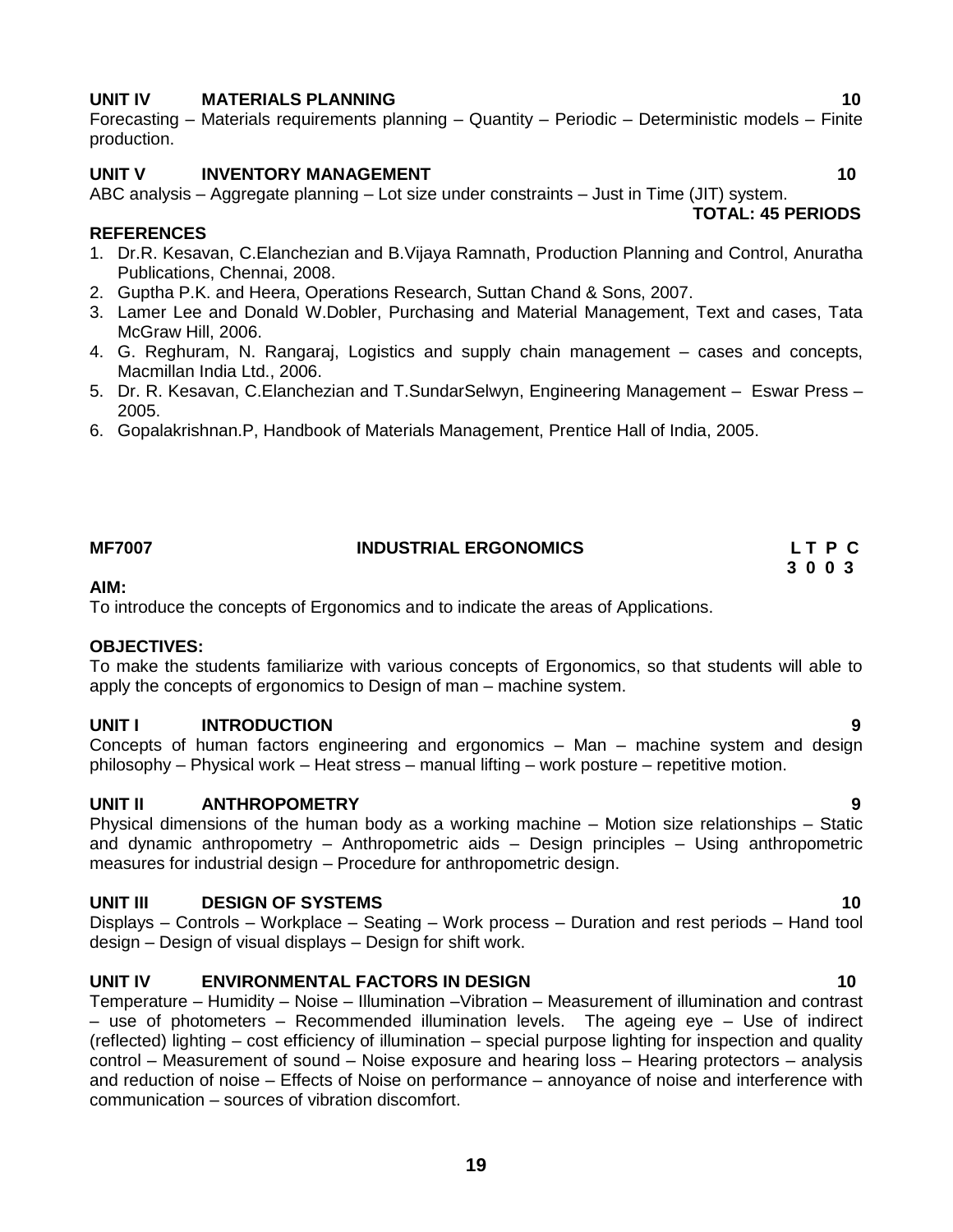# **UNIT V WORK PHYSIOLOGY 8**

Provision of energy for muscular work – Role of oxygen physical exertion – Measurement of energy expenditure Respiration – Pulse rate and blood pressure during physical work – Physical work capacity and its evaluation.

#### **TOTAL: 45 PERIODS**

#### **REFERENCES:**

- 1. Martin Helander, A guide to the ergonomics of manufacturing, East West press, 2007
- 2. E.J. McCormic & Mark S. Sangers, Human factors in engineering design, McGraw Hill 2007
- 3. R.S. Bridger Introduction to Ergonomics, McGraw Hill, 1995.

### **MF7008 POLYMERS AND COMPOSITE MATERIALS L T P C**

# **3 0 0 3**

### **AIM:**

To impart knowledge on types, physical properties and processing of polymer matrix composites, metal matrix composites and ceramics matrix composites.

#### **OBJECTIVES:**

- To study matrix material, reinforcements of polymer matrix composites, MMC and ceramic matrix composites.
- To develop knowledge on processing, interfacial properties and application of composites.

### **UNIT I PROCESSING OF POLYMERS 9**

Chemistry and Classification of Polymers – Properties of Thermo plastics – Properties of Thermosetting Plastics - Extrusion – Injection Moulding – Blow Moulding – Compression and Transfer Moulding – Casting – Thermo Forming. General Machining properties of Plastics – Machining Parameters and their effect – Joining of Plastics – Thermal bonding – Applications.

### **UNIT II FIBERS AND MATRIX MATERIALS 9**

Fibers – Fabrication, Structure, properties and applications – Glass fiber, Boron fiber, carbon fiber, organic fiber, ceramic and metallic fibers - whiskers–Fabrication of Matrix materials – polymers, metals and ceramics and their properties – interfaces – Wettability – Types of bonding at the interface – Tests for measuring interfacial strength - Physical and chemical properties.

### **UNIT III PROCESSING OF POLYMER MATRIX COMPOSITES 9**

Thermoset matrix composites: hand layup, spray, filament winding, Pultrusion, resin transfer moulding, autoclave moulding - bag moulding, compression moulding with Bulk Moulding Compound and sheet Moulding Compound – thermoplastic matrix composites – film stacking, diaphragm forming, thermoplastic tape laying, injection moulding – interfaces in PMCs - structure, properties and application of PMCs –recycling of PMCs.

### **UNIT IV PROCESSING OF METAL MATRIX COMPOSITES 9**

Metallic matrices: aluminium, titanium, magnesium, copper alloys – processing of MMCs: liquid state, Solid state, in situ fabrication techniques – diffusion bonding – powder metallurgy techniquesinterfaces in MMCs – mechanical properties – machining of MMCs – Applications.

### **UNIT V PROCESSING OF CERAMIC MATRIX COMPOSITES AND CARBON-CARBON COMPOSITES 9**

Processing of CMCs: cold pressing, sintering, reaction bonding, liquid infiltration, lanxide process – in situ chemical reaction techniques: chemical vapour deposition, chemical vapour impregnation, sol-gel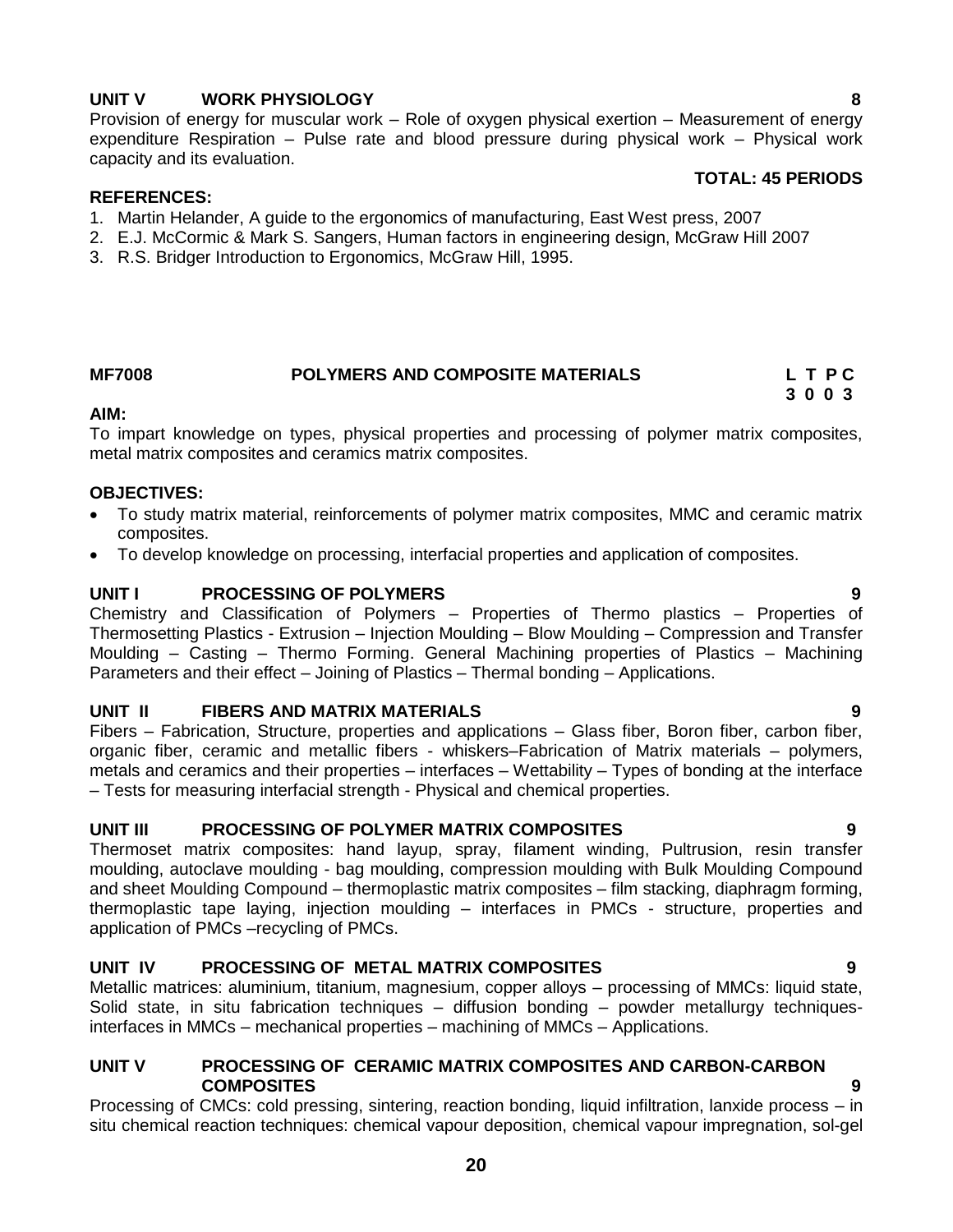– interfaces in CMCs – mechanical properties and applications of CMCs – Carbon-carbon Composites – applications.

#### **TOTAL: 45 PERIODS**

#### **REFERENCES:**

- 1. Krishnan K Chawla, Composite Materials: Science and Engineering, International Edition, Springer, 2012, ISBN:978-0-387-74364-6.
- 2. Mallick P.K., Fiber Reinforced Composites: Materials, Manufacturing and Design, CRC press, New Delhi, 2010, ISBN:0849342058.
- 3. Jamal Y. Sheikh-Ahmad, Machining of Polymer Composites, Springer, USA, 2009. ISBN: 978-0- 387-35539-9.
- 4. Mallick, P.K. and Newman.S., Composite Materials Technology, Hanser Publishers, 2003.
- 5. Harold Belofsky, Plastics, Product Design and Process Engineering, Hanser Publishers, 2002.
- 6. Seamour, E.B. Modern Plastics Technology, Prentice Hall, 2002
- 7. Said Jahanmir, Ramulu M. and Philp Koshy, Machining of Ceramics and Composites, Marcel Dekker Inc., New York, 1999, ISBN: 0-8247-0178-x.
- 8. ASM Handbook Composites, Vol-21, 2001, ISBN: 978-0-87170-703-1.

| <b>MF7009</b> | <b>NON-DESTRUCTIVE EVALUATION</b> | LTPC |  |
|---------------|-----------------------------------|------|--|
|               |                                   | 3003 |  |

#### **AIM:**

To stress the importance of NDT in engineering.

#### **OBJECTIVES:**

To introduce all types of NDT and their applications in Engineering.

#### **UNIT I NON-DESTRUCTIVE TESTING: AN INTRODUCTION, VISUAL INSPECTION & LIQUID PENETRANT TESTING 6**

Introduction to various non-destructive methods, Comparison of Destructive and Non destructive Tests, Visual Inspection, Optical aids used for visual inspection, Applications.

Physical principles, procedure for penetrant testing, Penetrant testing materials, Penetrant testing methods-water washable, Post – Emulsification methods, Applications

#### **UNIT II EDDY CURRENT TESTING & ACOUSTIC EMISSION 10**

Principles, Instrumentation for ECT, Absolute, differential probes, Techniques – High sensitivity techniques, Multi frequency, Phased array ECT, Applications.

Principle of AET, Instrumentation, Applications - testing of metal pressure vessels, Fatigue crack detection in aerospace structures.

### **UNIT III MAGNETIC PARTICLE TESTING & THERMOGRAPHY 10**

Principle of MPT, procedure used for testing a component, Equipment used for MPT, Magnetizing techniques, Applications.

Principle of Thermography, Infrared Radiometry, Active thermography measurements, Applications – Imaging entrapped water under an epoxy coating, Detection of carbon fiber contaminants.

#### **UNIT IV ULTRASONIC TESTING 10**

Principle, Ultrasonic transducers, Ultrasonic Flaw detection Equipment, Modes of display A- scan, B-Scan, C- Scan, Applications, Inspection Methods - Normal Incident Pulse-Echo Inspection, Normal Incident Through-transmission Testing, Angle Beam Pulse-Echo testing, TOFD Technique, Applications of Normal Beam Inspection in detecting fatigue cracks, Inclusions, Slag, Porosity and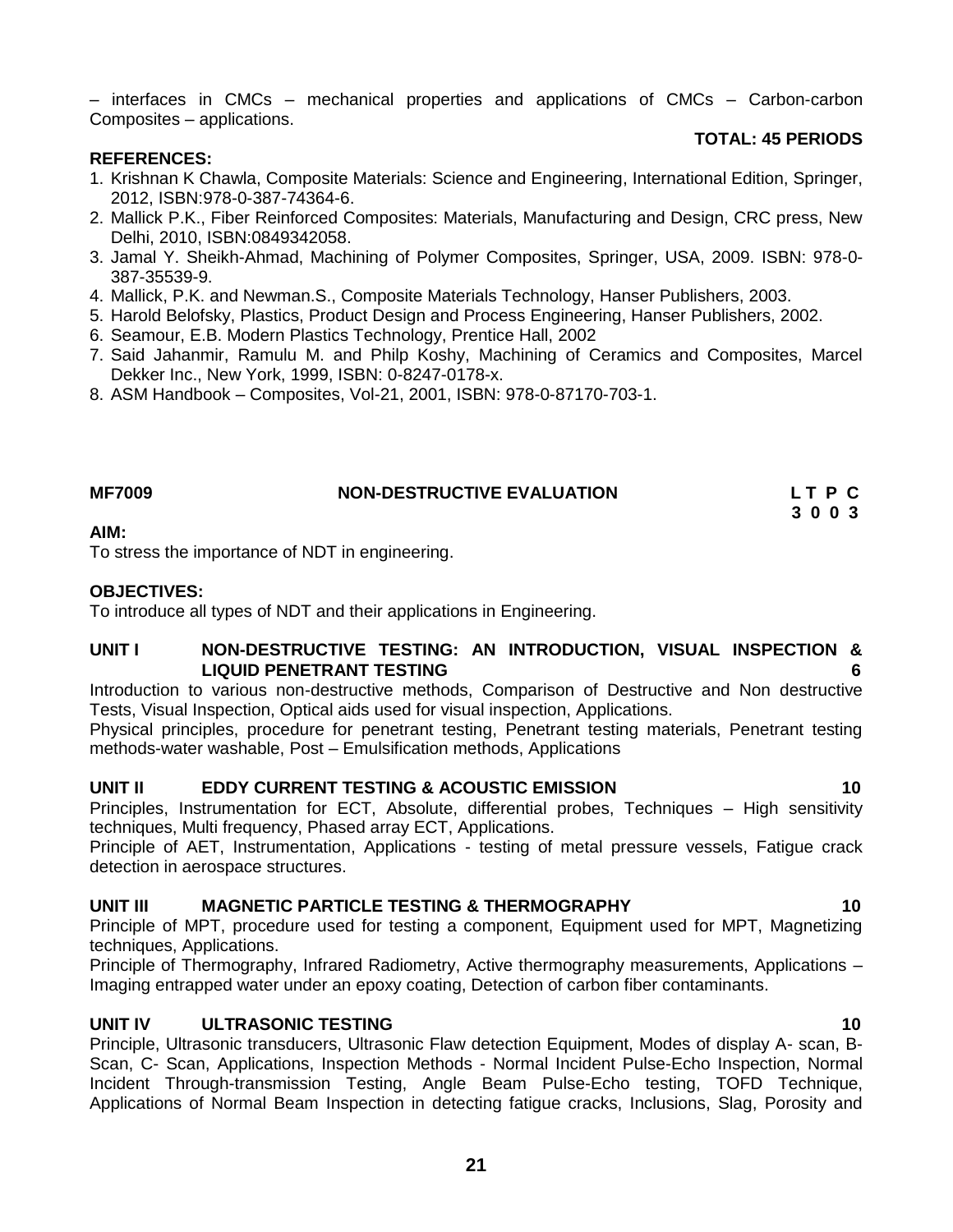Intergranular cracks - Codes, standards, specification and procedures and case studies in ultrasonics test.

# **UNIT V RADIOGRAPHY 9**

Principle of Radiography, x-ray and gamma ray sources- safety procedures and standards, Effect of radiation on Film, Radiographic imaging, Inspection Techniques – Single wall single image, Double wall Penetration, Multiwall Penetration technique, Real Time Radiography - Codes, standards, specification and procedures and case studies in Radiography test.

Case studies on defects in cast, rolled, extruded, welded and heat treated components - Comparison and selection of various NDT techniques

## **REFERENCES:**

- 1. Baldev Raj, Jeyakumar, T., Thavasimuthu, M., "Practical Non Destructive Testing" Narosa publishing house, New Delhi, 2002
- 2. Peter J. Shull "Non Destructive Evaluation: Theory, Techniques and Application" Marcel Dekker, Inc., New York, 2002
- 3. Krautkramer. J., "Ultra Sonic Testing of Materials", 1<sup>st</sup> Edition, Springer Verlag Publication, New York, 1996.
- 4. [www.ndt.net](http://www.ndt.net/)

#### **AIM:**

To introduce the concepts of lean manufacturing system.

### **OBJECTIVES:**

- To study the various tools for lean manufacturing (LM).
- To apply the above tools to implement LM system in an organization.

# **UNIT I INTRODUCTION TO LEAN MANUFACTURING 7**

Conventional Manufacturing versus Lean Manufacturing – Principles of Lean Manufacturing – Basic elements of lean manufacturing – Introduction to LM Tools.

# **UNIT II CELLULAR MANUFACTURING, JIT, TPM 9**

Cellular Manufacturing – Types of Layout, Principles of Cell layout, Implementation. JIT – Principles of JIT and Implementation of Kanban. TPM – Pillars of TPM, Principles and implementation of TPM.

# **UNIT III SET UP TIME REDUCTION, TQM, 5S, VSM 10**

Set up time reduction – Definition, philosophies and reduction approaches. TQM – Principles and implementation. 5S Principles and implementation - Value stream mapping - Procedure and principles.

# **UNIT IV SIX SIGMA 9**

Six Sigma – Definition, statistical considerations, variability reduction, design of experiments – Six Sigma implementation

### **UNIT V CASE STUDIES 10**

Various case studies of implementation of lean manufacturing at industries.

**TOTAL: 45 PERIODS**

**MF7010 LEAN MANUFACTURING L T P C 3 0 0 3**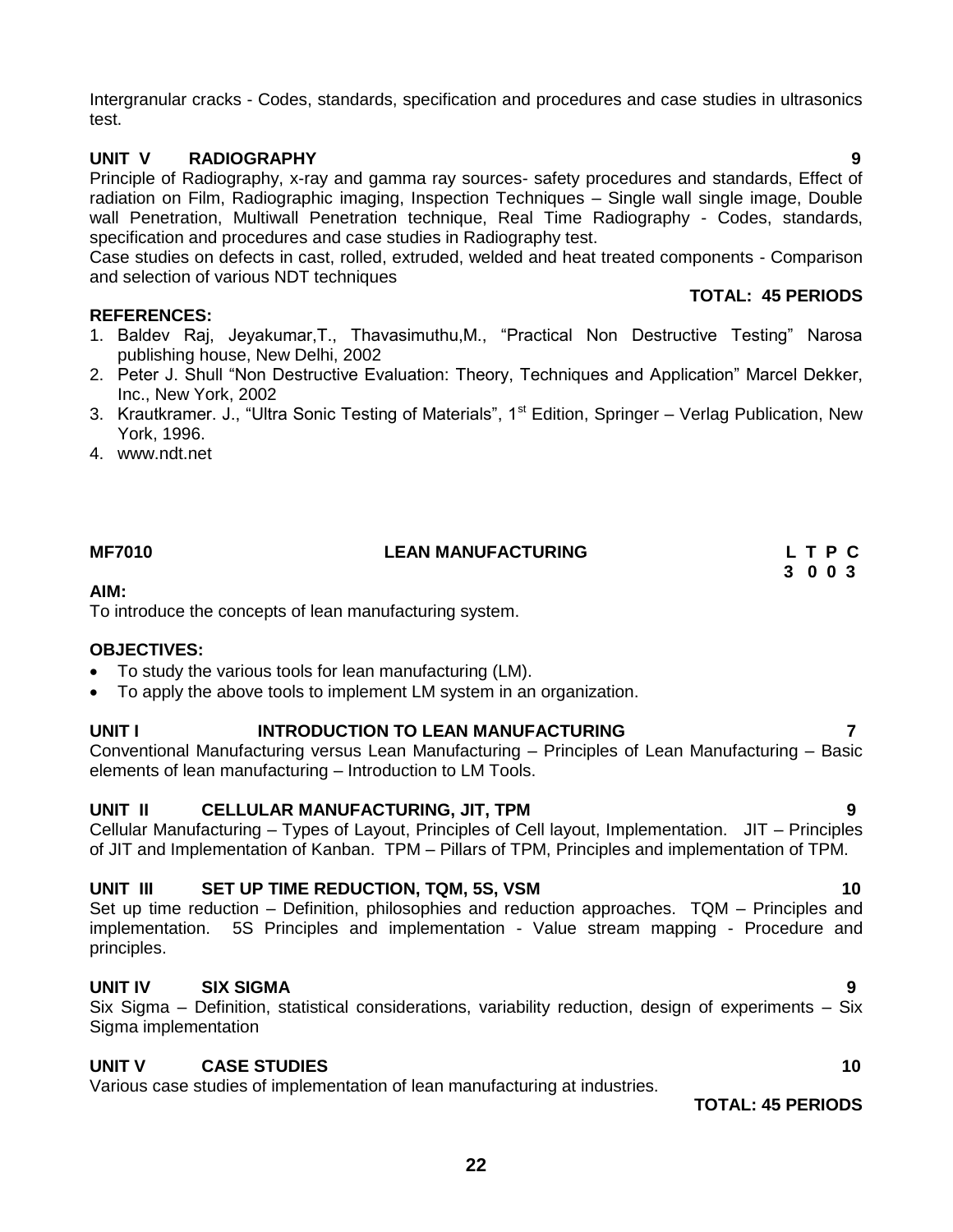- 1. Design and Analysis of Lean Production Systems, Ronald G. Askin & Jeffrey B. Goldberg, John Wiley & Sons, 2003
- 2. Mikell P. Groover (2002) 'Automation, Production Systems and CIM.
- 3. Rother M. and Shook J, 1999 ‗Learning to See: Value Stream Mapping to Add Value and Eliminate Muda' , Lean Enterprise Institute, Brookline, MA.

#### **MF7011 QUALITY AND RELIABILITY ENGINEERING L T P C**

 **3 0 0 3**

### **AIM:**

To expose the students to the various quality control techniques and also to understand the importance and concept of reliability and maintainability in industries.

#### **OBJECTIVES:**

To make the students to understand the various quality control techniques and to construct the various quality control charts for variables and attributes and also the design concepts for reliable system and maintenance aspects in industries.

### **UNIT I QUALITY & STATISTICAL PROCESS CONTROL 8**

Quality – Definition – Quality Assurance – Variation in process – Factors – process capability – control charts – variables X, R and X, - Attributes P, C and U-Chart tolerance design. Establishing and interpreting control charts – charts for variables – Quality rating – Short run SPC.

### **UNIT II ACCEPTANCE SAMPLING 8**

Lot by lot sampling – types – probability of acceptance in single, double, multiple sampling plans – OC curves – Producer's risk and consumer's risk. AQL, LTPD, AOQL, Concepts – standard sampling plans for AQL and LTPD – use of standard sampling plans.

### **UNIT III EXPERIMENTAL DESIGN AND TAGUCHI METHOD 9**

Fundamentals – factorial experiments – random design, Latin square design – Taguchi method – Loss function – experiments – S/N ratio and performance measure – Orthogonal array.

### **UNIT IV CONCEPT OF RELIABILITY 9**

Definition – reliability vs quality, reliability function – MTBF, MTTR, availability, bathtub curve – time dependent failure models – distributions – normal, weibull, lognormal – Reliability of system and models – serial, parallel and combined configuration – Markove analysis, load sharing systems, standby systems, covarient models, static models, dynamic models.

### **UNIT V DESIGN FOR RELIABILITY AND MAINTAINABILITY 11**

Reliability design process, system effectiveness, economic analysis and life cycle cost, reliability allocation, design methods, parts and material selection, derating, stress-strength and analysis, failure analysis, identification determination of causes, assessments of effects, computation of criticality index, corrective action, system safety – analysis of down-time – the repair time distribution, stochastic point processes system repair time, reliability under preventive maintenance state dependent system with repair. MTTR – mean system down time, repair vs replacement, replacement models, proactive, preventive, predictive maintenance maintainability and availability, optimization techniques for system reliability with redundancy heuristic methods applied to optimal system reliability.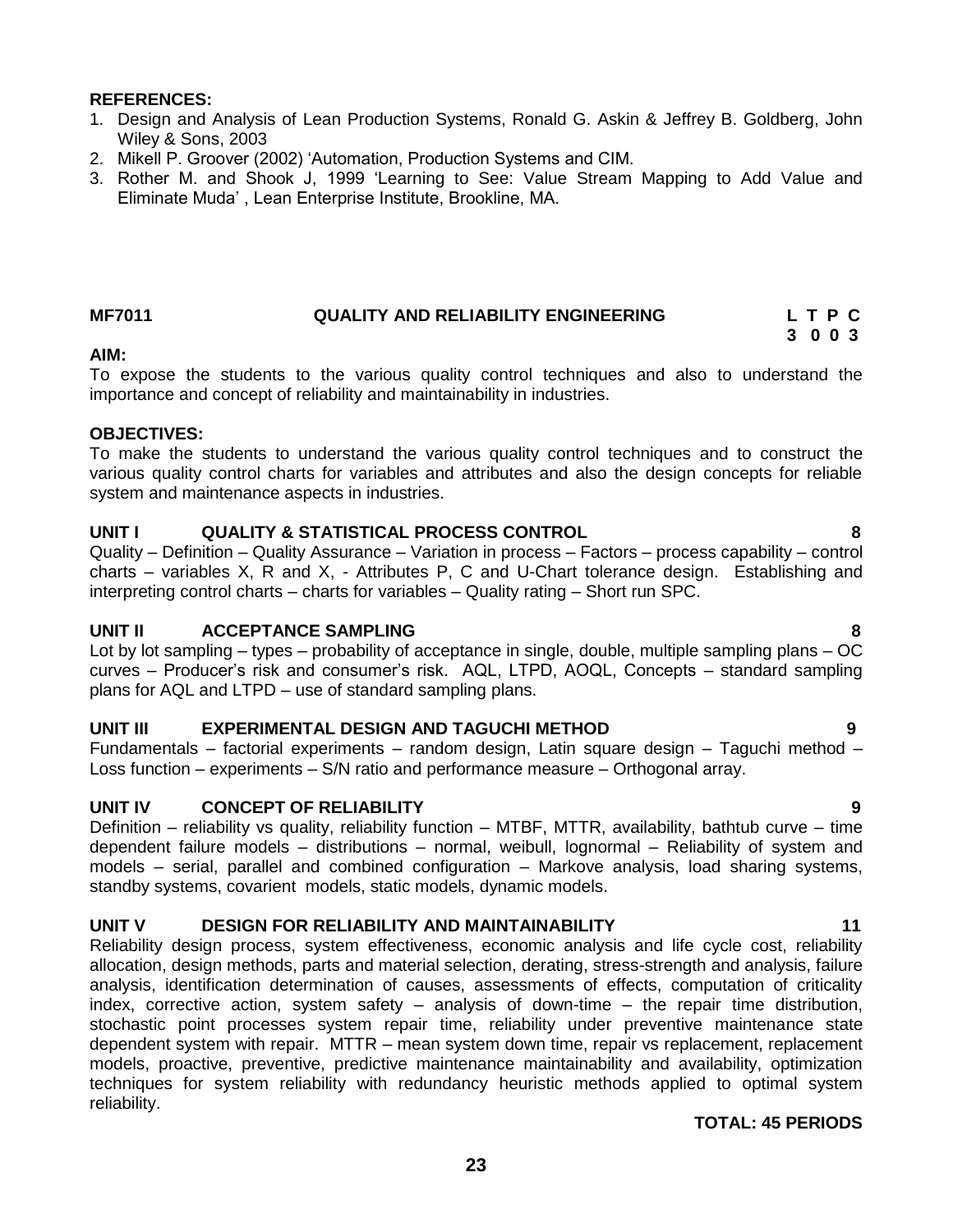- 1. Dhillon, Engineering Maintainability How to design for reliability and easy maintenance, PHI, 2008.
- 2. Amata Mitra "Fundamentals of Quality Control and improvement" Pearson Education, 2002.
- 3. Patrick D To' corner, Practical Reliability Engineering, John-Wiley and Sons Inc, 2002
- 4. David J Smith, Reliability, Maintainability and Risk: Practical Methods for Engineers, Butterworth 2002.
- 5. Charles E Ebling, An Introduction to Reliability and Maintability Engineering, Tata-McGraw Hill, 2000.
- 6. Bester field D.H., "Quality Control" Prentice Hall, 1993.

#### **MF7012 COMPUTER AIDED PRODUCT DESIGN L T P C**

 **3 0 0 3**

### **AIM:**

To introduce the computer aided modeling and various concepts of product design.

#### **OBJECTIVES:**

- To model a product using CAD software.
- To apply the various design concepts and design tools and techniques while designing a product.

#### **UNIT I INTRODUCTION 8**

Introduction to Engineering Design – Various phases of systematic design – sequential engineering and concurrent engineering – Computer hardware & Peripherals – software packages for design and drafting.

#### **UNIT II COMPUTER GRAPHICS FUNDAMENTALS AND GEOMETRIC MODEL 8**

Computer graphics – applications – principals of interactive computer graphics – 2D 3D transformations – projections – curves - Geometric Modeling – types – Wire frame surface and solid modeling – Boundary Representation, constructive solid geometry – Graphics standards – assembly modeling – use of software packages

#### **UNIT III PRODUCT DESIGN CONCEPTS AND PRODUCT DATA MANAGEMENT 10**

Understanding customer needs – Product function modeling – Function trees and function structures – Product tear down methods – Bench marking – Product port folio – concept generation and selection – Product Data Management – concepts – Collaborative product design– manufacturing planning factor – Customization factor – Product life cycle management.

### **UNIT IV PRODUCT DESIGN TOOLS & TECHNIQUES 10**

Product modeling – types of product models; product development process tools – TRIZ – Altshuller's inventive principles – Modeling of product metrics – Design for reliability – design for manufacturability – machining, casting, and metal forming – design for assembly and disassembly - Design for environment

### **UNIT V PRODUCT DESIGN TECHNIQUES 9**

FMEA – QFD – Poka Yoke - DOE – Taguchi method of DOE – Quality loss functions – Design for product life cycle.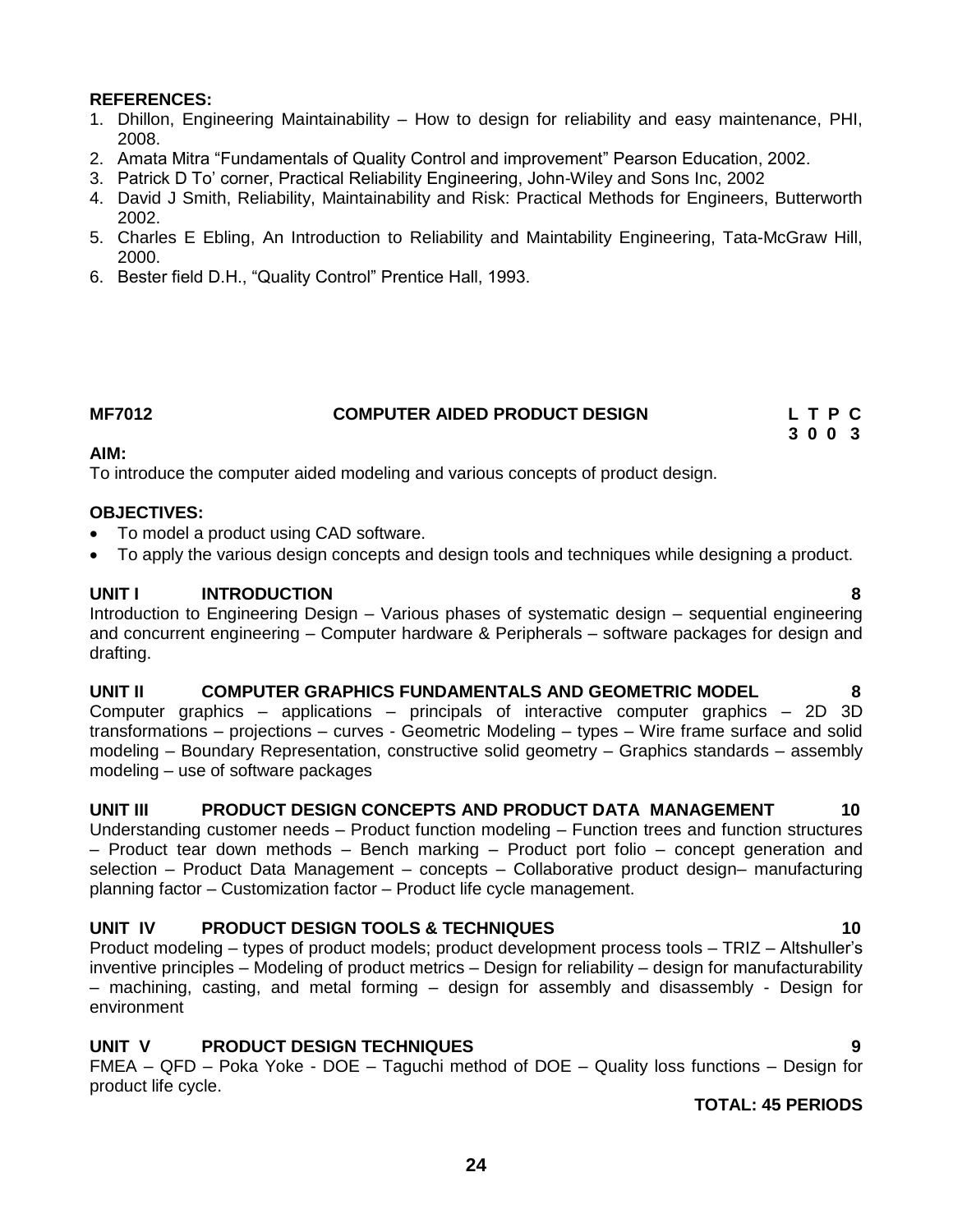- 1. Kevin Otto, Kristin Wood, "Product Design", Pearson Education, 2000
- 1. Biren Prasad, "Concurrent Engineering Fundamentals Vol.11", Prentice Hall, 1997.
- 2. James G.Bralla, "Handbook of Product Design for Manufacturing", McGraw Hill, 1994
- 3. Ibrahim Zeid, "CAD/CAM theory and Practice", Tata McGraw Hill, 1991.
- 4. David F.Rogers.J, Alan Adams, "Mathematical Elements for Computer Graphics", McGraw Hill, 1990

#### **MF7013 FINANCIAL MANAGEMENT L T P C**

 **3 0 0 3**

#### **AIM:**

To introduce the concepts of financial and various functions of financial management so that the students will be able to handle higher level financial decisions.

#### **OBJECTIVES:**

To train students in various functions of finance such as working capital management, current assets management so that students will be able to make investment decisions when they take up senior managerial positions.

### **UNIT I FINANCIAL ACCOUNTING 8**

Accounting principles - Basic records - Preparation and interpretation of profit and loss statement balance sheet - Fixed assets - Current assets.

### **UNIT II COST ACCOUNTING 12**

Elements of cost - cost classification - material cost - labour costs - overheads - cost of a product costing systems - cost determination - process - costing - Allocation of overheads - Depreciation methods.

### **UNIT III** MANAGEMENT OF WORKING CAPITAL **10**

Current assets - Estimation of working capital requirements - Management of accounts receivable - Inventory - Cash - Inventory valuation methods.

### **UNIT IV CAPITAL BUDGETING 8**

Significance of capital budgeting - payback period - present value method - accounting rate of return method - Internal rate of return method.

### **UNIT V PROFIT PLANNING AND ANALYSIS 7**

Cost - Volume profit relationship Relevant costs in decision making profit management analysis - Break even analysis.

#### **REFERENCES:**

- 1. Presanna Chandra, Financial Management, Tata McGraw Hill, 2011.
- 2. C.James, Vanhorn, Fundamentals of Financial Management PHI 2008
- 3. G.B.S. Narang, Production and Costing, Khanna Publishers, 1993.
- 4. R Kesavan, C.Elanchezian, Vijayaramnath, Process Planning and cost estimation, New Age International Publishers, New Delhi 2004
- 5. RKesavan, C.Elanchezian, Sundar Selwyn, Engineering Economics and Financial Accounting, Laxmi Publications, New Delhi, 2005.
- 6. R Kesavan, C. Elanchezian, B.Vijaramnath, Engineering Economics and Cost Analysis Anuratha Publications, Chennai, 2006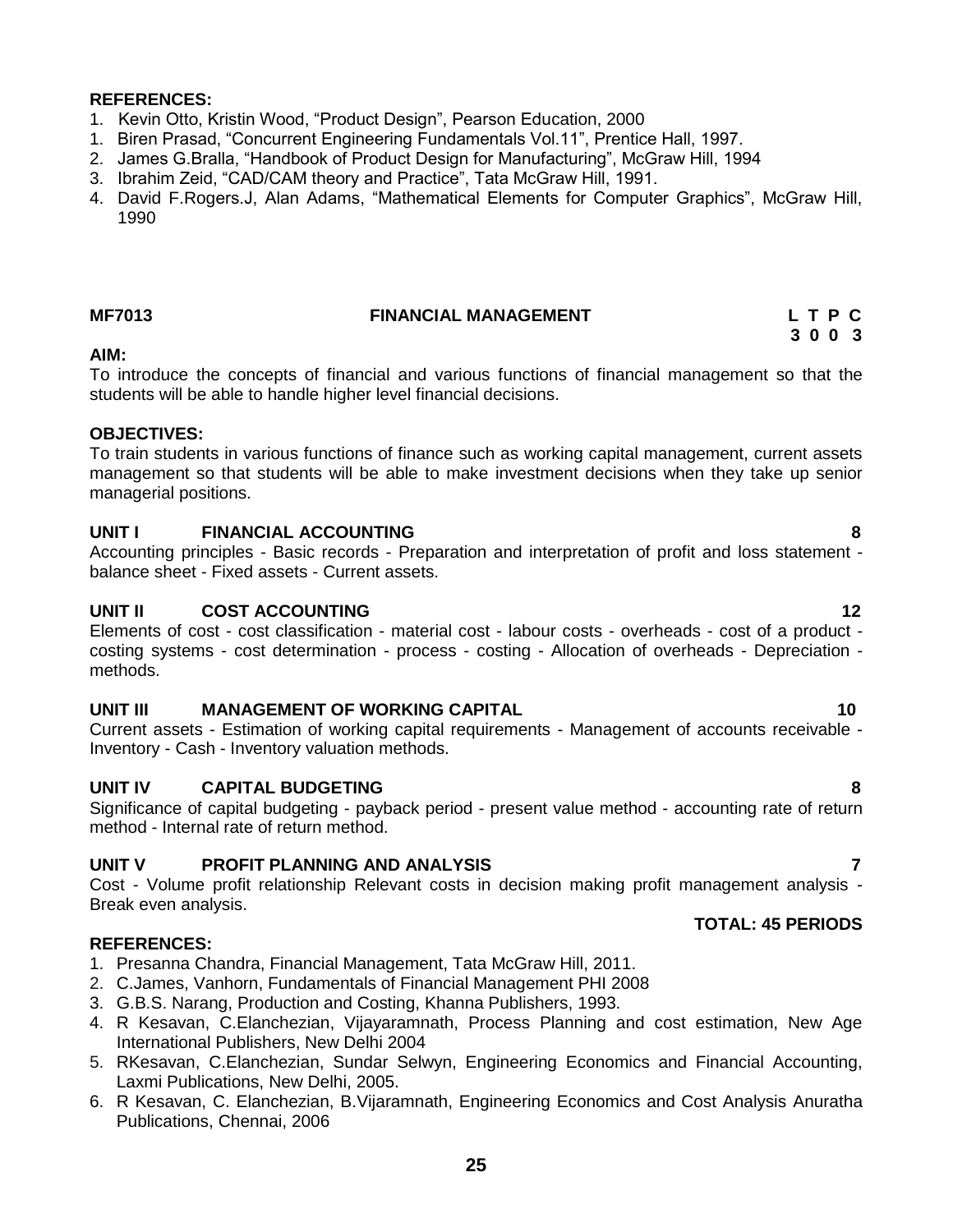### <span id="page-25-0"></span>**MF7014 MANUFACTURING MANAGEMENT L T P C**

# **AIM:**

To introduce the concepts of manufacturing management and various manufacturing management functions to the students.

### **OBJECTIVE:**

To train the students on various functions of manufacturing management so that the students will be able to take up these functions as they get in to senior managerial positions.

# **UNIT I PLANT ENGINEERING 7**

Plant location – Factors affecting plant location – Techniques – Plant layout - principles - Types – Comparison of layouts – Materials handling – Principles – Factors affecting selection of Materials handling system – Types of materials handling systems – Techniques.

### **UNIT II WORK STUDY 8**

Method study – Principles of motion economy – steps in method study – Tool and Techniques – Work measurement – Purpose – stop watch time study – Production studies – work sampling – Ergonomics – Value analysis.

### **UNIT III PROCESS PLANNING AND FORECASTING 9**

Process planning – Aims of process planning – steps to prepare the detailed work sheets for manufacturing a given component – Break even analysis – Forecasting – Purpose of forecasting – Methods of forecasting – Time series – Regression and Correlation – Exponential smoothing.

### **UNIT IV SCHEDULING AND PROJECT MANAGEMENT 12** 12

Scheduling – Priority rules for scheduling – sequencing – Johnson's algorithm for job sequencing – n job M machine problems – Project Network analysis – PERT/CPM – Critical path –Floats – Resource leveling – Queuing analysis.

# **UNIT V PERSONNEL AND MARKETING MANAGEMENT 9**

Principles of Management – Functions of personnel management – Recruitment – Traiing – Motivation – Communication – conflicts – Industrial relations – Trade Union – Functions of marketing – Sales promotion methods – Advertising – Product packaging – Distribution channels – Market research and techniques.

### **REFERENCES**

- 1. Dr. R. Kesavan, C.Elanchezian and B.Vijayaramnath, Production Planning and Control, Anuratha Publications, Chennai – 2008
- 2. Martand T. Telsang, Production Management, S.Chand & Co., 2007
- 3. Dr. R. Kesavan,C. Elanchezian and T.Sundar Selwyn, Engineering Management Eswar Press, Chennai – 2005
- 4. Dr. R. Kesavan, C. Elanchezian, and B.Vijayaramnath, Principles of Management Eswar Press – Chennai – 2004



- -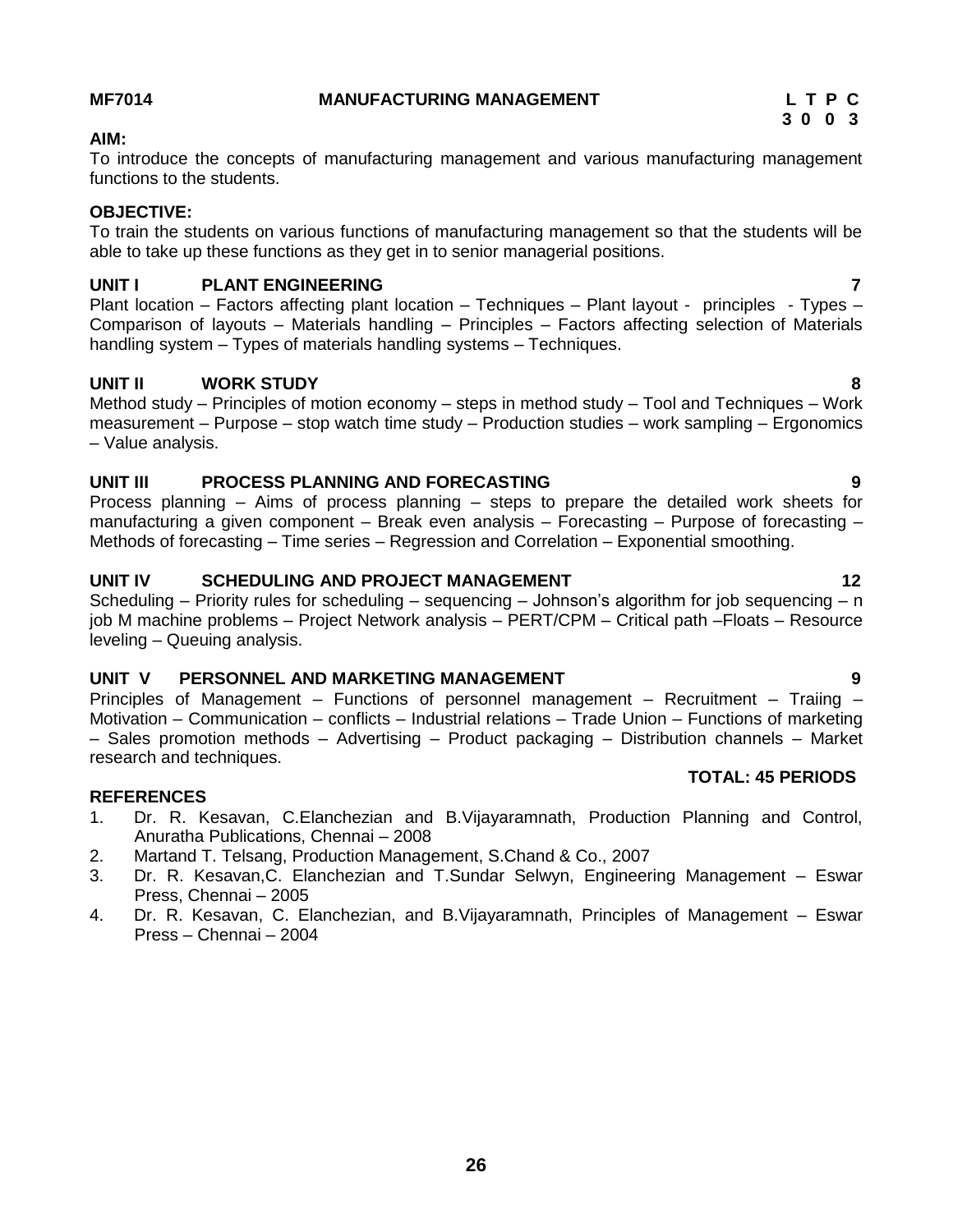### **MF7015 RESEARCH METHODOLOGY L T P C**

#### **AIM**

To introduce the various concepts of Research Methodology

# **OBJECTIVE**

- To introduce various types of Research Design
- To introduce various sampling techniques, statistical analysis and interpretating of the results.

# **UNIT I INTRODUCTION 10**

Meaning of Research – Objectives of Research – Motivation in Research – Types of Research – Research approaches – Significance of Research Method versus Methodology – Research and Scientific Method – Importance of Knowing how research is done – Research Process – Criteria of Good Research – Problems encountered by Researchers in India. What is a Research Problem – Selecting the problem – Necessity of defining the problem – Technique involved in defining a problem.

# **UNIT II RESEARCH DESIGN 8**

Meaning of Research design – Need for Research Design – features of Good Design – Important concepts relating to Research Design – Different Research designs – Basic Principles of Experimental Designs – Developing a Research Plan.

# **UNIT III SAMPLING DESIGN 8**

Census and Sample survey – Implications of a Sample Design – Steps in Sampling Design – Criteria for selecting a Sampling Procedure – Characteristics of a Good Sample Design Different Types of Sample Designs – How to select a Random Sample – Random Sample from an indicate universe – Complex Random Sampling Designs.

# **UNIT IV PROCESSING AND ANALYSIS OF DATA 9**

Processing operation – Some problems in Processing – Elements/Types of Analysis – Statistics in Research – Measures of Central Tendency – Measures of Dispersion – Measures of Asymmetry (Skewness) – Measures of Relationship – Simple Regression Analysis – Multiple Correlation and Regression Partial Correlation – Association in case of Attributes – Other Measures – Summary chart concerning Analysis of Data.

# **UNIT V INTERPRETATION, REPORT WRITING 10**

Meaning of Interpretation – Why interpretation – Technique of interpretation – Precaution in interpretation – Significance of Report writing – Different steps in report writing – Layout of the Research report – Types of reports – Oral presentation – Mechanics of writing Research Reports – Computer and Computer Technology – The computer system – Important characteristics – The binary number system – Computer applications. **TOTAL: 45 PERIODS**

# **REFERENCE:**

- 1. R. Panner Selvam, "Research Methodology", Prentice Hall of India, New Delhi, 2004.
- 2. Research Methodology C.R. Kothari, Wishwa Prakashan Publishers, India, 2001.
- 3. Murray R. Spigel, "Theory and problem of Statistics", Schaum Publishing Co., New York. 2000.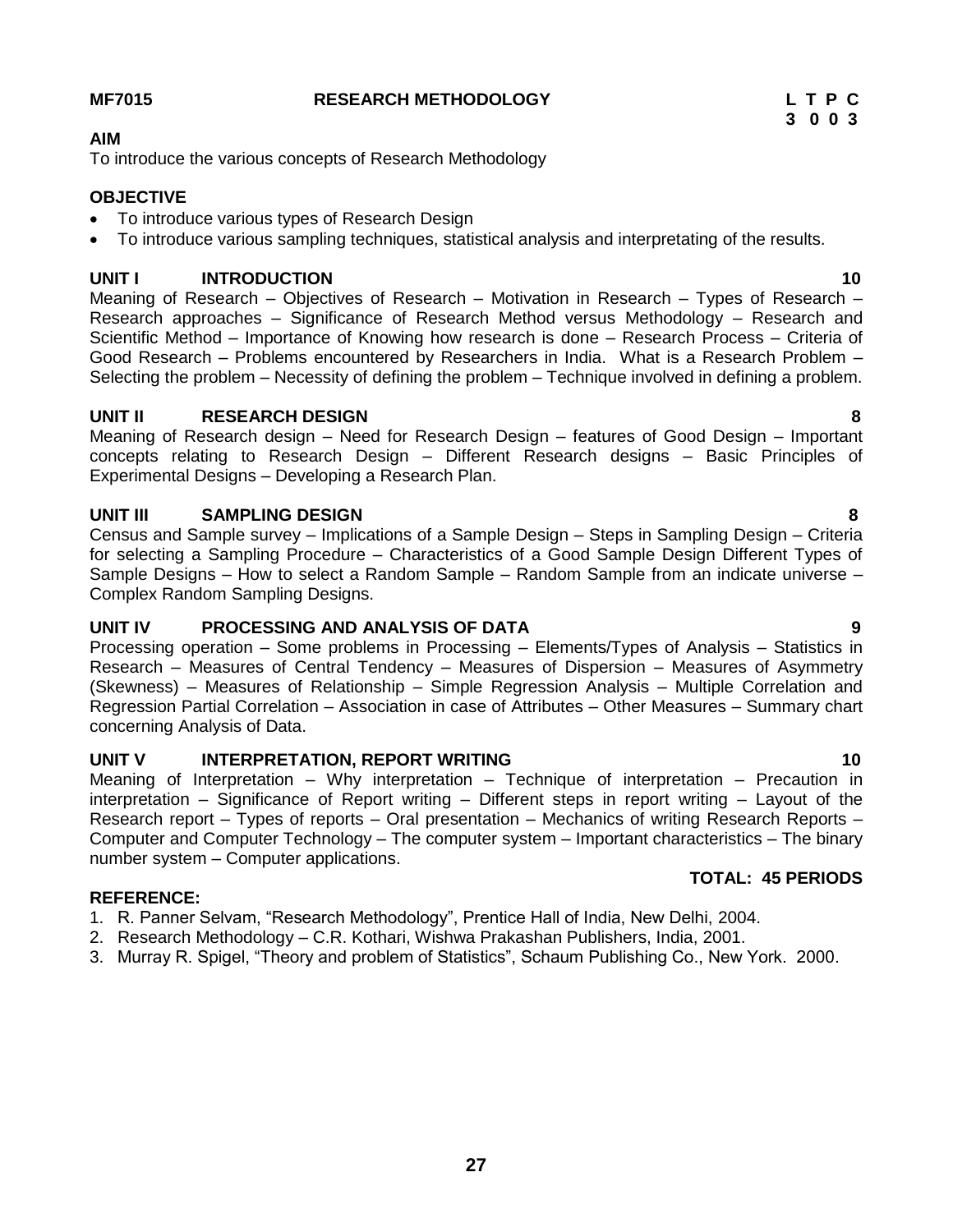### **MF7016 NANO TECHNOLOGY L T P C**

#### **AIM:**

To inspire the students to expect to the trends in development and synthesizing of nano systems and measuring systems to nano scale.

### **OBJECTIVES:**

- To expose the students to the evolution of Nano systems, to the various fabrication techniques.
- Also to impart knowledge to the students about nano materials and various nano measurements techniques.

# **UNIT I OVER VIEW OF NANOTECHNOLOGY 6**

Definition – historical development – properties, design and fabrication Nanosystems, , working principle ,applications and advantages of nano system. Nanomaterials – ordered oxides – Nano arrays – potential health effects

### **UNIT II NANODEFECTS, NANO PARTILES AND NANOLAYERS 8**

Nanodefects in crystals – applications – Nuclear Track nano defects. Fabrication of nano particles – LASER ablation – sol gels – precipitation of quantum dots.Nano layers – PVD,CVD ,Epitaxy and ion implantation – formation of Silicon oxide- chemical composition – doping properties – optical properties

### **UNIT III NANOSTRUCTURING 8**

Nanophotolithography – introduction – techniques – optical – electron beam – ion beam – X-ray and Synchrotron – nanolithography for microelectronic industry – nanopolishign of Diamond – Etching of Nano structures – Nano imprinting technology – Focused ion beams - LASER interference Lithography nanoarrays –Near-Field Optics - case studies and Trends

# **UNIT IV SCIENCE AND SYNTHESIS OF NANO MATERIALS 12**

Classification of nano structures – Effects of nano scale dimensions on various properties – structural, thermal, chemical, magnetic, optical and electronic properties fluid dynamics –Effect of nano scale dimensions on mechanical properties - vibration, bending, fracture

Nanoparticles, Sol-Gel Synthesis, Inert Gas Condensation, High energy Ball Milling, Plasma Synthesis, Electro deposition and other techniques. Synthesis of Carbon nanotubes – Solid carbon source based production techniques – Gaseous carbon source based production techniques – Diamond like carbon coating. Top down and bottom up processes.

# **UNIT V CHARACTERIZATION OF NANO MATERIALS 11**

Nano-processing systems – Nano measuring systems – characterization – analytical imaging techniques – microscopy techniques, electron microscopy scanning electron microscopy, confocal LASER scanning microscopy - transmission electron microscopy, transmission electron microscopy, scanning tunneling microscopy, atomic force microscopy, diffraction techniques – spectroscopy techniques – Raman spectroscopy, 3D surface analysis – Mechanical, Magnetic and thermal properties – Nano positioning systems.

### **REFERENCES:**

- 1. Tai Ran Hsu, MEMS and Microsystems Design and Manufacture, Tata-McGraw Hill, New Delhi, 2002.
- 2. Fahrner W.R.,Nanotechnology and Nanoelectronics, Springer (India) Private Ltd., 2011.
- 3. Mark Madou , Fundamentals of Microfabrication, CRC Press, New York, 1997.
- 4. Norio Taniguchi, Nano Technology, Oxford University Press, New York, 2003
- 5. Mohamed Gad-el-Hak, MEMS Handbook, CRC press, 2006, ISBN : 8493-9138-5
- 6. Waqar Ahmed and Mark J. Jackson, Emerging Nanotechnologies for Manufacturing, Elsevier Inc.,2013,ISBN : 978-93-82291-39-8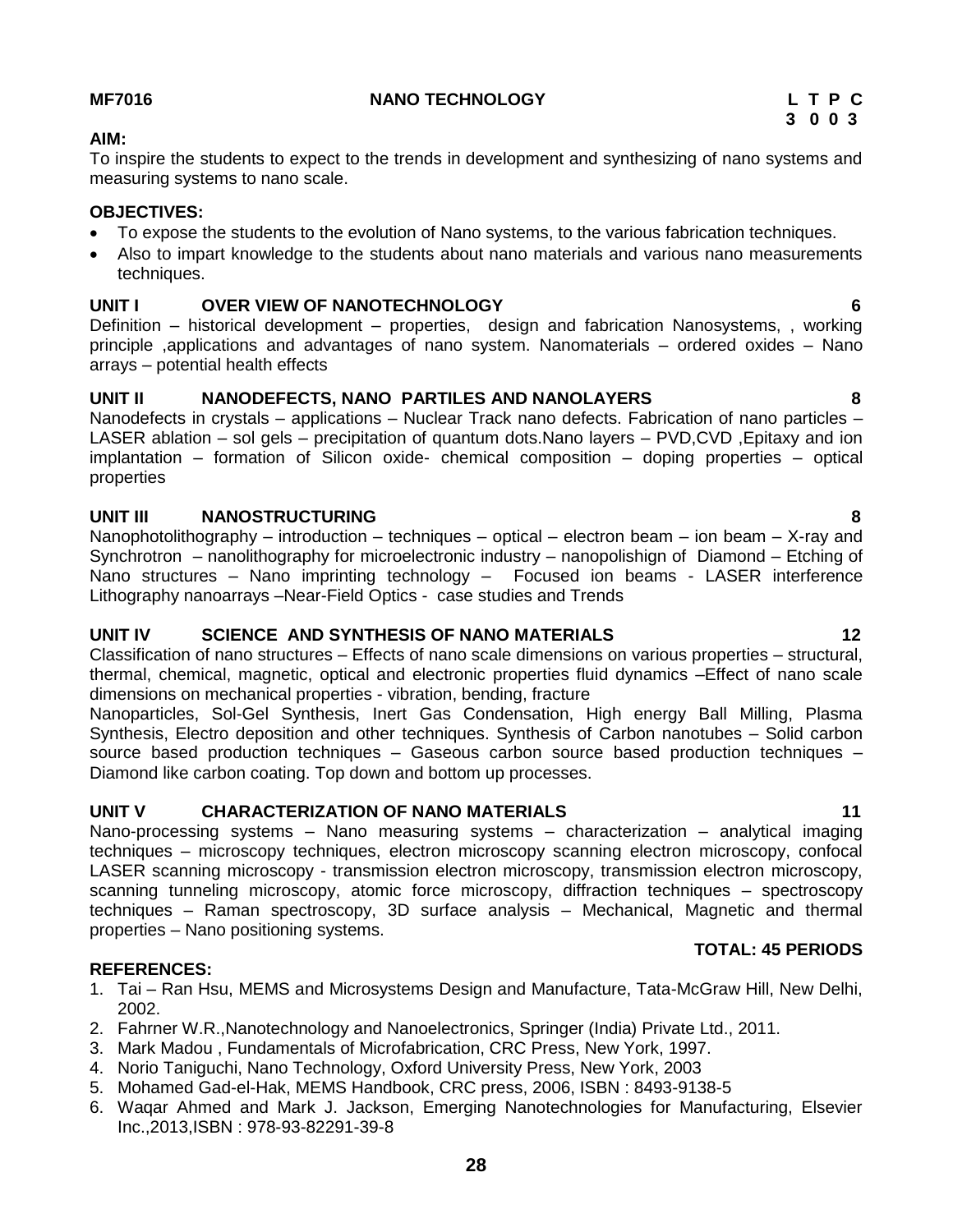- 7. Sami Franssila, Introduction to Micro fabrication , John Wiley & sons Ltd, 2004. ISBN:470-85106-6
- 8. Charles P Poole, Frank J Owens, Introduction to Nano technology, John Wiley and Sons, 2003
- 9. Julian W. Hardner Micro Sensors, Principles and Applications, CRC Press 1993.

#### **MF7017 MATERIALS TESTING AND CHARACTERIZATION TECHNIQUES L T P C 3 0 0 3**

### **AIM**

This course aims to impart knowledge on various techniques of material characterization.

### **OBJECTIVES**

On completion of the course the students are expected to be knowledgeable in microstructure evaluation, crystal structure analysis, electron microscopy, Chemical Thermal Analysis, static and dynamic mechanical testing methods.

### **UNIT I MICRO AND CRYSTAL STRUCTURE ANALYSIS 10**

Principles of Optical Microscopy – Specimen Preparation Techniques – Polishing and Etching – Polarization Techniques – Quantitative Metallography – Estimation of grain size – ASTM grain size numbers – Microstructure of Engineering Materials - Elements of Crystallography – X- ray Diffraction – Bragg's law – Techniques of X-ray Crystallography – Debye – Scherer camera – Geiger Diffractometer – analysis of Diffraction patterns – Inter planer spacing – Identification of Crystal Structure, Elements of Electron Diffraction.

### **UNIT II ELECTRON MICROSCOPY 9**

Interaction of Electron Beam with Materials – Transmission Electron Microscopy – Specimen Preparation – Imaging Techniques – BF & DF – SAD – Electron Probe Microanalysis – Scanning Electron Microscopy – Construction & working of SEM – various Imaging Techniques – Applications-Atomic Force Microscopy- Construction & working of AFM - Applications .

### **UNIT III CHEMICAL AND THERMAL ANALYSIS 9**

Basic Principles, Practice and Applications of X-Ray Spectrometry, Wave Dispersive X-Ray Spectrometry, Auger Spectroscopy, Secondary Ion Mass Spectroscopy, Fourier Transform Infra Red Spectroscopy (FTIR)- Proton Induced X-Ray Emission Spectroscopy, Differential Thermal Analysis, Differential Scanning Calorimetry (DSC) And Thermo Gravitymetric Analysis (TGA)

# **UNIT IV MECHANICAL TESTING – STATIC TESTS 8**

Hardness – Brinell, Vickers, Rockwell and Micro Hardness Test – Tensile Test – Stress – Strain plot – Proof Stress – Torsion Test - Ductility Measurement – Impact Test – Charpy & Izod – DWTT - Fracture Toughness Test, Codes and standards for testing metallic and composite materials.

# **UNIT V MECHANICAL TESTING – DYNAMIC TESTS 9**

Fatigue – Low & High Cycle Fatigues – Rotating Beam & Plate Bending HCF tests – S-N curve – LCF tests – Crack Growth studies – Creep Tests – LM parameters – AE Tests-modal analysis - Applications of Dynamic Tests.

### **TEXT BOOKS:**

- 1. Culity B.D., Stock S.R& Stock S., Elements of X ray Diffraction, (3rd Edition). Prentice Hall, 2001.
- 2. Dieter G.E., Mechanical Metallurgy, (3<sup>rd</sup> Edition), ISBN: 0070168938, McGraw Hill, 1988.
- 3. Davis, H.E., Hauck G. & Troxell G.E., The Testing of engineering Materials, (4<sup>th</sup> Edition), McGraw Hill, College Divn., 1982.
- 4. Suryanarayana A. V. K., Testing of metallic materials, (2<sup>nd</sup> Edition), BS publications, 2007.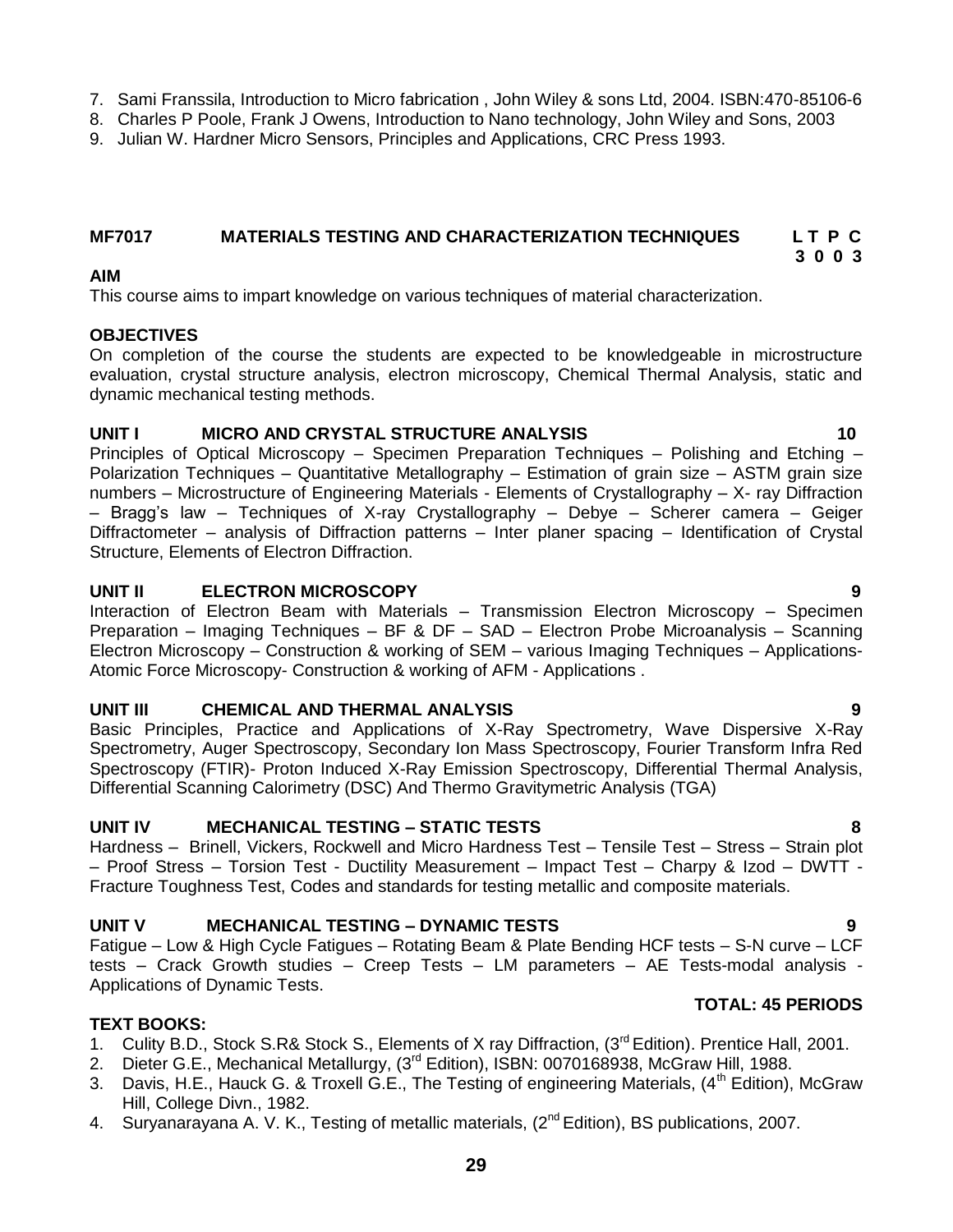- 1. Goldsten,I.J., Dale.E., Echin.N.P.& Joy D.C., Scanning Electron Microscopy & X ray- Micro Analysis,  $(2^{nd}$  Edition), ISBN - 0306441756, Plenum Publishing Corp., 2000.
- 2. Newby J., Metals Hand Book- Metallography & Micro Structures, (9<sup>th</sup> Edition), ASM International, 1989.
- 3. Grundy P.J. and Jones G.A., Electron Microscopy in the Study of Materials, Edward Arnold Limited, 1976.
- 4. Morita.S, Wiesendanger.R, and Meyer.E, "Non-contact Atomic Force Microscopy" Springer, 2002,
- 5. Davis J. R., Tensile Testing, 2<sup>nd</sup> Edition, ASM International, 2004.
- 6. ASM Hand book-Materials characterization, Vol 10, 2004.

#### **MF7018 MECHATRONICS L T P C**

#### **OBJECTIVES:**

This syllabus is formed to create knowledge in Mechatronics systems and impart the source of concepts and techniques, which have recently been applied in practical situation. It gives the frame work of knowledge that allows engineers and technicians to develop an interdisciplinary understanding and integrated approach to engineering.

#### **UNIT I INTRODUCTION 5**

Introduction to Mechatronics-systems – Mechatronics approach to modern engineering and design – Need of Mechatronics – Emerging areas of Mechatronics – Classification of Mechatronics – Mechatronics elements.

### **UNIT II SENSORS AND TRANSDUCERS 12**

Introduction – Performance Terminology – Potentiometers – Strain gauges – I VDT – Eddy current sensor – Hall effect sensor – Capacitance sensors – Digital transducers – Temperature sensors – Optical sensors – Piezo electric sensor-ultrosonic sensors – Proximity sensors – Signal processing techniques.

#### **UNIT III MICROPROCESSORS AND MICROCONTROLLERS 12**

Introduction – Architectures of 8 – bitmicrocontrollers (8051) series, PIC Microcontrollers (16f xxx) series – Assembly language programming instruction format, addressing modes, instruction sets, Basic program examples interface of keypads, leds, leds, A/D and D/A Converters, RS 232 serial communication interface, classification of memories.

### **UNIT IV ACTUATORS 8**

Switching Devices, Classification of actuators – Electrical actuators – Solid state relays, solenoids, D.C. motors, Servo motors, Stepper motors – Interfacing with microcontroller through H-bridge Circuits – Piezoelectric actuators.

### **UNIT V MECHATRONIC SYSTEMS 6**

Design process-stages of design process – Traditional and Mechatronics design concepts – Case studies – Engine management system, Automatic camera, Automatic wishing machine, Pick and place robots.

### **REFERENCES:**

1. R.K.Rajput.A Text Book of Mechatronics, Chand &Co, 2007

2. W.Bolton, "Mechatronics" Pearson Education Limited, 2004

# **TOTAL: 43 PERIODS**

 **3 0 0 3**